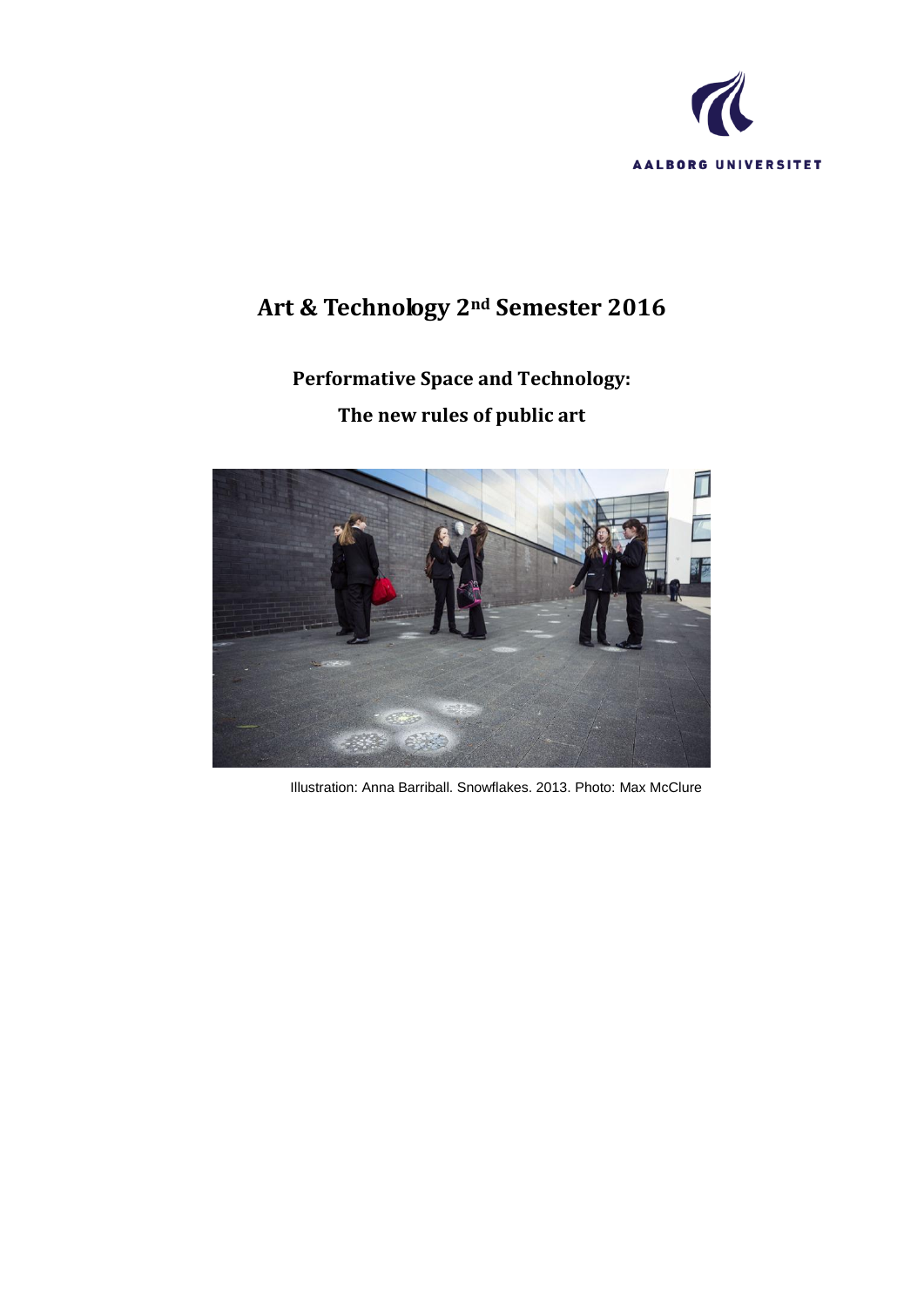## **Semester description**

#### **Semester details**

School: CAT

Study board: Art and Technology

Study regulations: BA Study Program in Art and Technology.

#### **Semester framework theme**

The semester project for ArT2 2016 is called: The new rules of public art performative space and technology.

In this project ArT2 will create art installations for different types of sites in Aalborg that will accentuate the identity and characteristics of the site.

The sites are:

- The Chapel at Almen Kirkegård
- Limfjorden. The landing steps next to Jomfru Ane Parken
- The passage between Vesterbro and parking lot next to Sygehus Nord.

The art installations must take departure in a thorough analysis of the site, and the results of the analysis must inform and guide the development of the art installation. In the development of the installations you can draw inspiration from "The New Rules of Public Art". The installation must, of course, live up to the title of the semester: Performative spaces and technology.

What is a performative space?

The semester operates with two main definitions of a "performative space" – and the project challenges you to work with both definitions!

- 1. Performative space as a space that performs: the space itself has interactive or responsive features that can react on the environmental impacts, which can be light, wind, touch, human presence, etc. (Kolarevic and Malkawi 2005)
- 2. Performative space as a space that promotes certain performances: the layout of the space invite/afford/promote specific behaviors, such as dialogue, relaxation, physical activity etc. (Kolarevic and Malkawi 2005)

Other aspects of the ArT2 semester project:

At  $2^{nd}$  semester your semester project must address 'architectural space and/or urban space', in the following ways:

The 'performative spaces' must contain elements that make the installation interesting both during daylight and at night.

If your "performative spaces" is an outdoor space, it must be able to endure wind, rain, heat and use by many visitors. Obviously weatherproofing is important. Functional aspects, such as creating opportunities for seating, shade or shelter can also be part of the project. Be also aware that access to power might be limited, so develop installations that will work with the power outlets available or on alternative power sources.

Your installations will have to be transported to the sites just before the exhibition date, and you will be responsible for the transportation yourself! You might not be able to install your installations days in advance, so your installations must be easy and quick to install and must fit into the Christiania bikes/ordinary cars.

In your report a detailed instruction for assembly must be included. Assembly must be easy and quick and the instructions so clear, that you, in principle, would be able to hand your installation over to strangers, and they could install it for you. Think: movable, easy-to-install and pop-up like performative space.

For the exam and in the report students must present their projects in: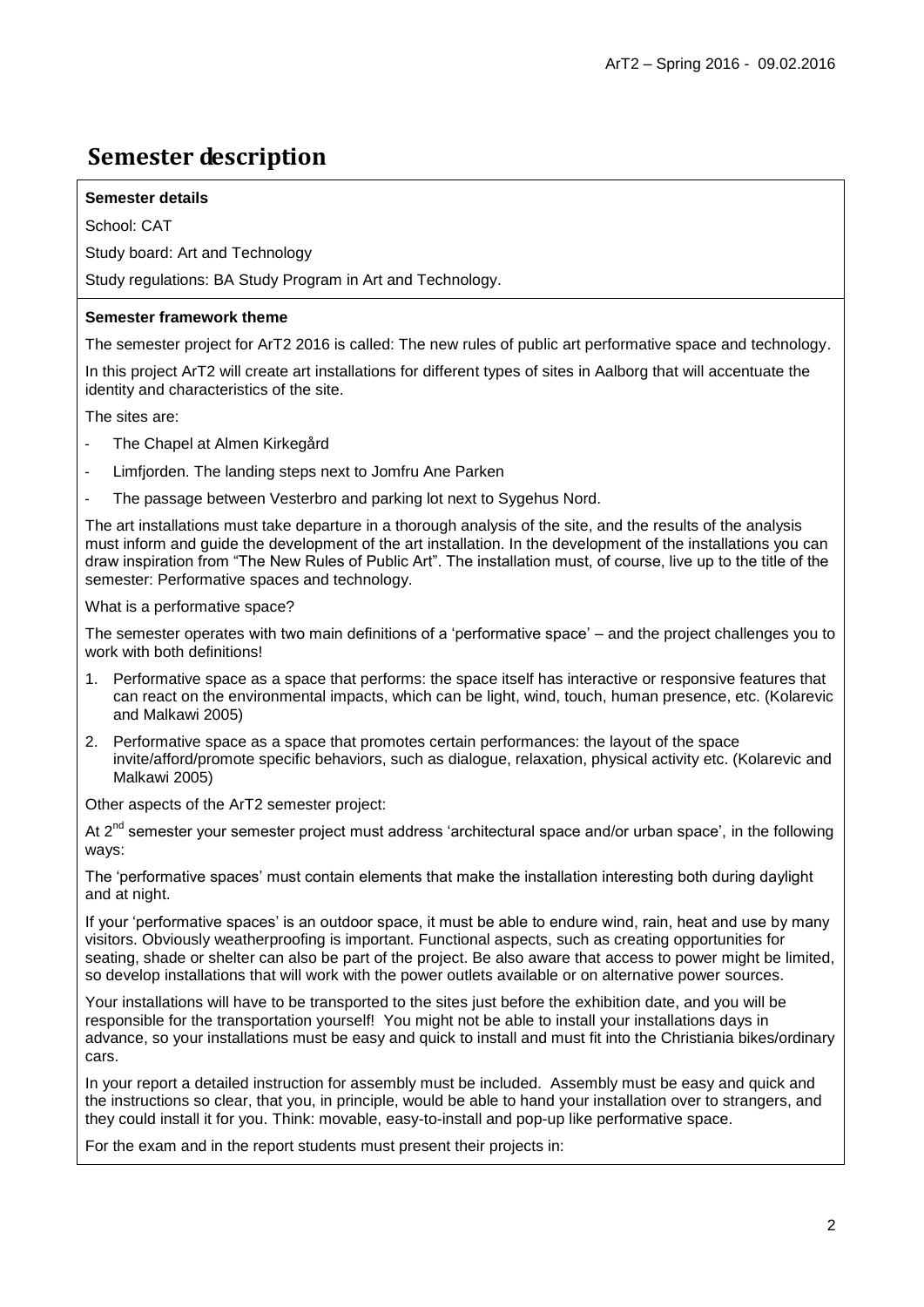- I. a context model 1:50 (groups working on the same site, can share the context model)
- II. 1:1 functional elements
- III. in 2D and 3D visualizations (drawing, poster, photomontage, sketch-up, etc.)
- IV. process models 1:25 (cardboard, wood, 3d print, laser cutting, modeling wax, smart wax etc.)
- V. and other prototypes

#### **Semester organisation and time schedule**

The students academic progression:

The semester projects must take departure in a thorough analysis of the site. The sites identity is not only considered to be the physical site/space, but can also be the historic, the cultural, social or affective context. Lectures on site analysis, public art, site-specificity and mapping in AAM II and Perception II will deal with these topics.

Form and Aesthetics: Any installation is the result of a strong idea of what kind of experience and impact the work should give to the viewer. In order to express such an idea in an installation it is necessary to have an understanding of both technical and contextual elements and also of an individual aesthetic understanding of shape, which is going to be developed further this semester. The artistic development of the form of the installation and research for possible solutions will be trained in AAM II and in DR1 where 2D and 3D constructions methods will be presented as tools for realization of the semester projects.

Technical aspects of the performative spaces will be taught in the module PID II and the course BE II, where programming, sensors and actuators and basic electronics relevant for out-door projects are central topics.

It is expected that report writing will take place throughout the semester, and simultaneously with the practice-based work on the project.

#### **Semester coordinator and secretariat assistance**

Semester coordinator: Line Marie Bruun Jespersen, KOM

Module coordinator: Performative space and technology, Line Marie Bruun Jespersen KOM

Module coordinator Art in Context (AICII): Elizabeth Ann Jochum, KOM

Module coordinator Physical Interface Design (PIDII): Markus Löchtesfeld, MT

Semester secretary: Anne Nielsen

Teaching staff:

Jakob Borrits Sabra, AD:MT

Betty Li Meldgaard, KOM

Martin Kibsgaard Jørgensen, AD:MT

Mads Brath, AD:MT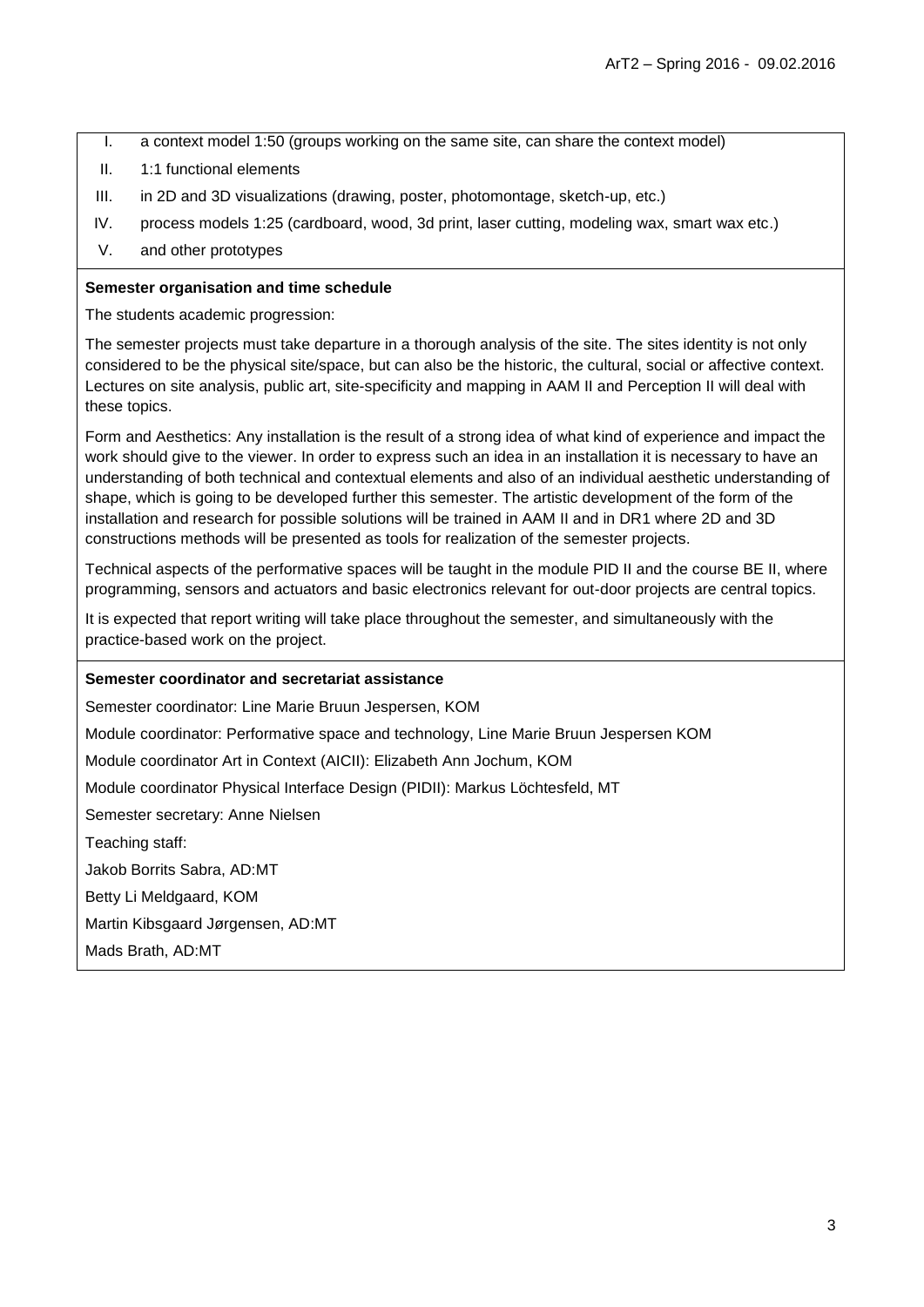## **Module description.**

## **Module 5: Performative space and technology/Performative rum og teknologi (20 ECTS)**

Activity code: HSA220019F

#### **Location**

2<sup>nd</sup> semester

Study board: Art and Technology

#### **Module coordinator**

Line Marie Bruun Jespersen, KOM

#### **Type and language**

Project module

English

#### **Objectives**

Module contents:

The basis of this module is human experiences in relation to architectural and performative spaces. Students work with mechanical and technological means in the creation of spatial and performative experiences. Experiments will be made with various technologies, tectonic and architectural principles for the creation of spaces, physical spatial structures and experiential environments.

Students work theoretically and experimentally with realizations of spatial installations including the transformation of space into interactive or otherwise performative architectural environments.

Courses:

In connection with the module, courses may be offered within the following areas:

- Perception in Theory and Practice II
- Artistic and Academic Methodology II (Installation, Architectural Spaces and Urban Design)
- Digital Representation I 2D and 3D Construction methods
- Basic Electronics II

#### Learning objectives:

The objective of Module 5: "Performative Space and Technology" is to introduce space as an artistic medium for the creation and construction of artefacts and events within the field of art and technology. During this module, students should acquire:

Basic knowledge about

- physical installations and performative urban environments and their visual and spatial effects
- architectural aesthetic expressions, interaction between people, space and technology, choice of materials and visual effects
- the application of technology in connection with the creation and use of performative spaces
- methods and tools to be used in the creation of performative spaces from idea to completed project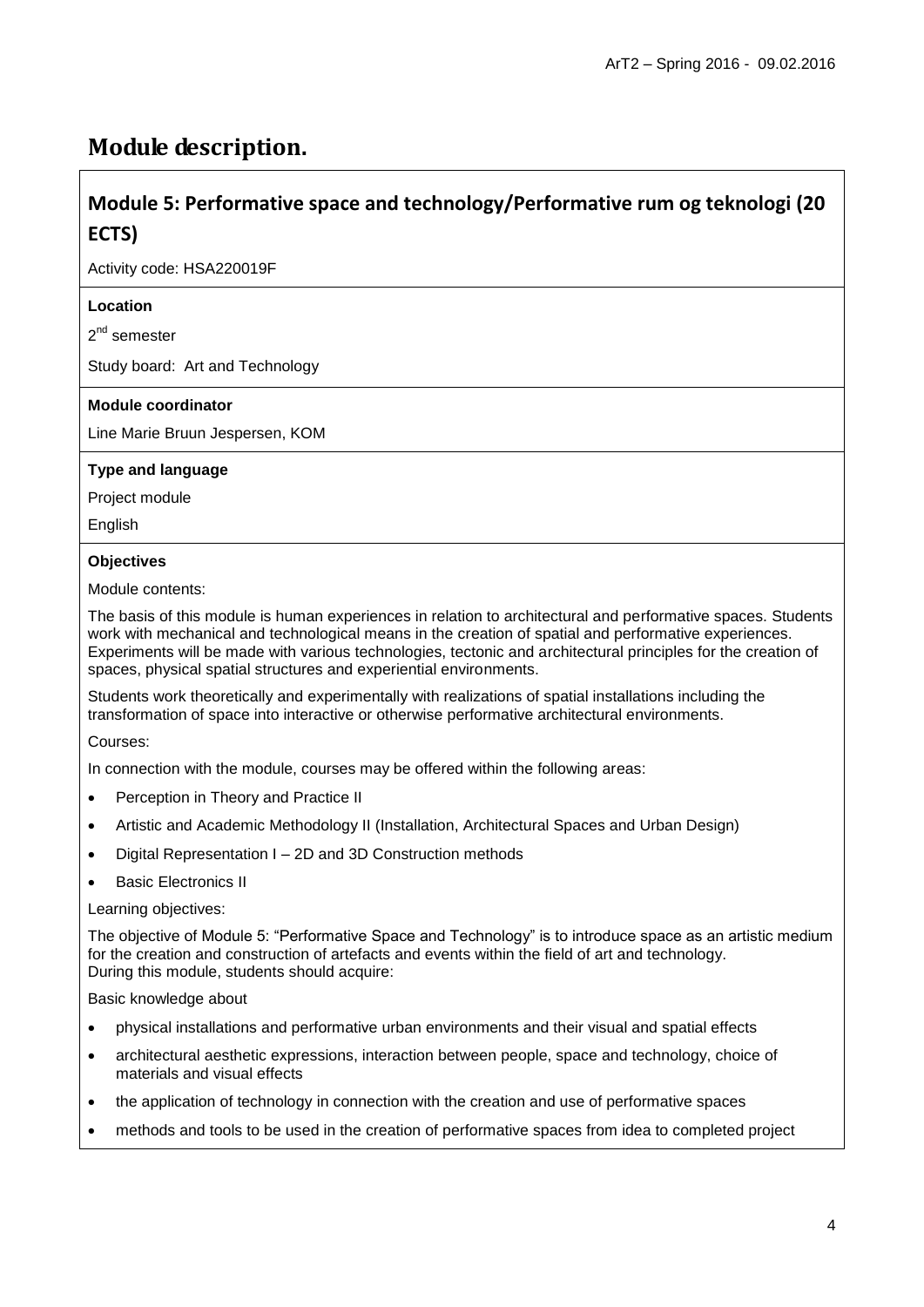Skills in

- identifying and formulating an art problem within the theme "Performative Space and Technology" and developing alternative concepts for a defined problem
- developing and describing artistic and architectural concepts within the theme "Performative Space and Technology"
- the application of appropriate technologies in regard to design and use of performative spaces
- producing sketches, models and prototypes of spatial form

#### Competencies in

- describing and analyzing architectural spaces and their social, emotional and performative aspects
- producing concepts for spatial installations of artistic quality
- communication the final design in texts, drawings, and models.

#### **Academic content and conjunction with other modules/semesters**

#### **Semester theme: Performative Spaces and Technology**

Project course module: Artistic and Academic Methodology II, DRI, Perception II, Basic Electronics II,

The following courses are offered in relation to the project module:

#### **Artistic and Academic Methodology II (Installation, Architectural Spaces and Urban Design) – AAMII:**

Artistic and Academic Methodology II will take the form of workshop activities related to site-specific art, so the students will get insights into how to explore a site from various perspectives: the spatial characteristics, the sociological aspects, the landscape qualities of the site etc.

#### **Digital Representation I - 2D-3D Constructions Methods (DRI):**

DR1 is a workshop in different digital construction methods in 2D and 3D, including the use of the laser cutter. The workshop will support the construction phase of the works.

#### **Perception in Theory and Practice II (PERII):**

The course will support the students" broader understanding of their own practice in the semester project.

#### **Basic Electronics (BE):**

The course will focus on topics relevant for the semester theme, as it builds upon the knowledge acquired during first semester.

#### **Scope and expected performance**

Total workload: 20 ECTS = 550 hours pr. student

13 ECTS project work =375,5 hours pr. student

7 ECTS courses=192,5 hours pr. Student

#### **AAMII 2 ECTS=55 hours**

Teaching hours. 8x45min=6 hours

Workshop activities, Instructions 8x45min= 6 hours

Workshop activities, mapping, analysis etc. 23 hours

Preparation, reading 20 hours

**DRI 2 ECTS=55 hours**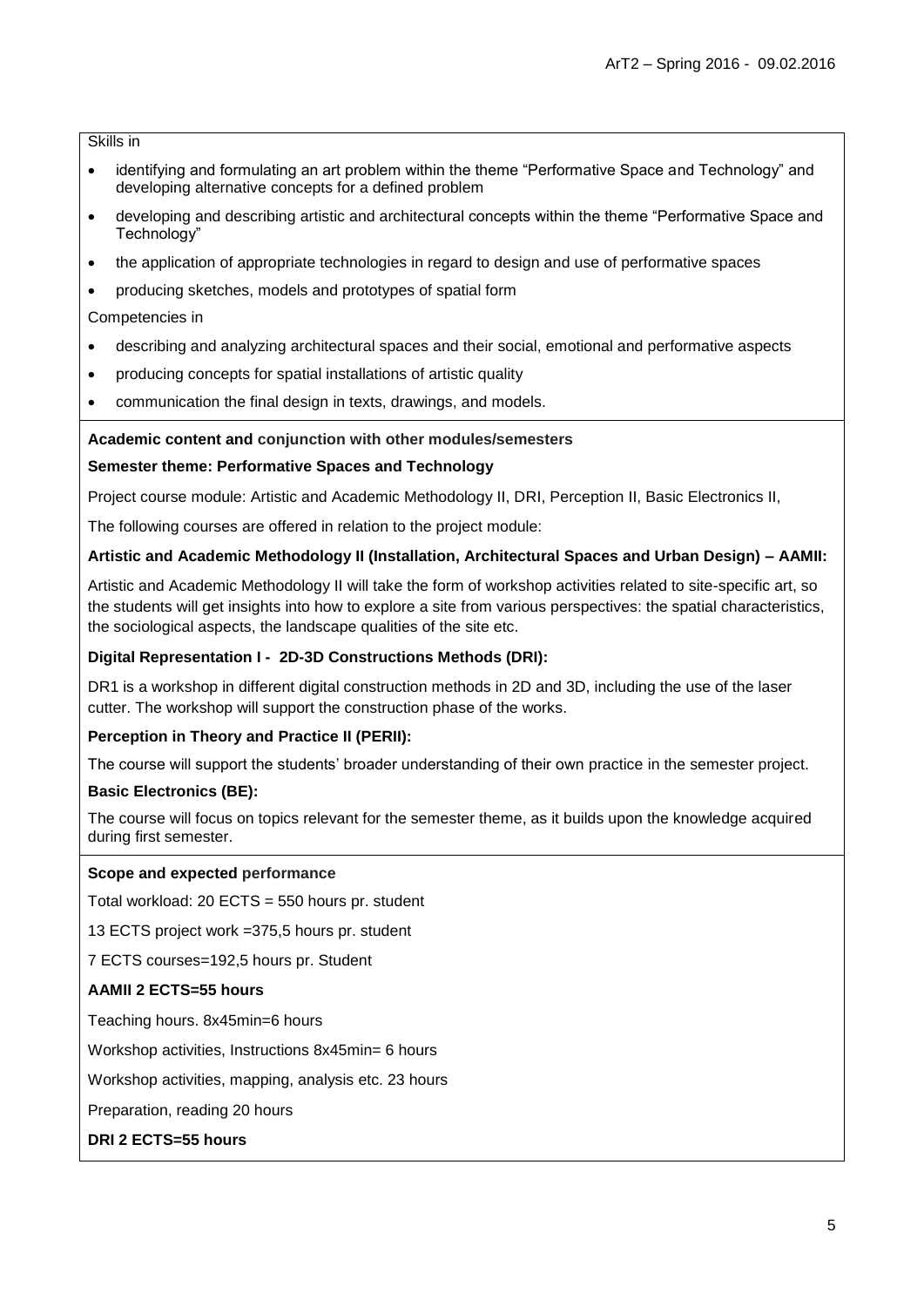Teaching hours 8x2x45min=24hours

Work shop activities 25 hours

Preparation, reading etc. 6 hours

#### **BE 1 ECTS =27,5 hours**

Teaching hours 4x2x45min=12 hours

Work shop activities

Preparation

#### **Perception 1 ECTS =27,5 hours**

Teaching hours 4x45min=12 hours

Work shop activities 10 hours

Preparation 5,5 hours

**Participants:** ArT2 students.

#### **Prerequisites for participation**

Students who have passed ArT1 or can demonstrate equivalent qualifications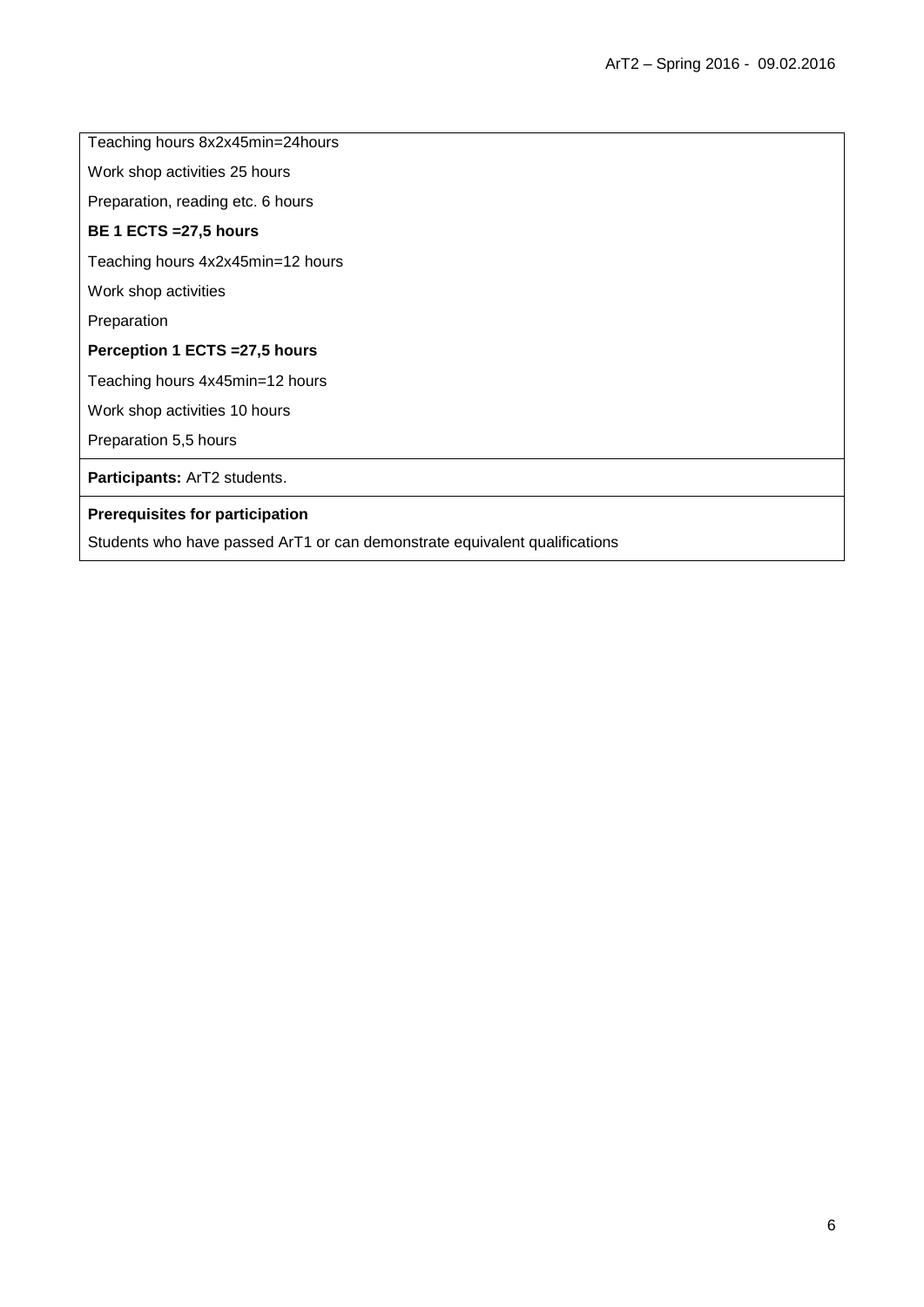## **Artistic and Academic Methodology II (AAMII).**

#### **Lecture 1. Thirdspace.**

AAMII is an intensive course that covers various strategies in space/site registration, ways of experiencing space,and includes tools and techniques for visualizing the empiric material and results in the form of drawings, diagrams, maps, photos, videos and sound.

The course is organized as a series of workshop-days that focus on each of Edward W Sojas aspects of space according to his ""Thirdspace"": time, space and the social. Edward W. Soja draws on Henri Lefebvres "The Productions of Space" in his analysis of Thirdspace.

The first lecture introduces to Thirdspace and gives examples of art works that relate to any of the three aspects of space.

Date:

Lecturer: Line Marie Bruun Jespersen

Set readings:

Edward Soya: Thirdspace. Journeys to Los Angeles and Other Real-and-Imagined Places. Blackwell Publishers. 1996 pp.53-70

Jane Rendell: Art and Architecture. A Place Between. I.B.Tauris. 2006. Pp. 15-20

#### **Lecture 2. Space and the Creation of Spatial Experience.**

This lecture will give an introduction to phenomenological and formal analysis of architectural and urban spaces, based on the writings of Kevin Lynch, Gordon Cullen, Rob Krier and Francis D. Ching,

The lecture will introduce to different concepts for creating space and provide a vocabulary and tools with which to analyze, assess and define space. Spatial experiences such as: a space to stay in/ a space to pass through/a route to follow/a point de vue,/atmospheres as well as the use of "space-makers" such as physical objects, light, rhythms and sounds will be explored.

The lecture also introduces to ´how to read the city´, i.e. the legible city and urban architecture analysis, focusing on Lynch´s text "Image of the City", Cullens Serial Vision and Kriers insights into space configuration.

Lecturer: Line

Date:

Set readings:

Jane Rendell: Art and Architecture. A Place Between. Between Here and There. Pp. 20-57

Kevin Lynch: The Image of the City. MIT Press 1960 pp. 46-49

Gordon Cullen: The concise townscape. Architectural Press 1961 Pp. 17

Rob Krier: Urban Space. Academy Editions London. 1979. Pp. 15-62

Ching, Francis.D.K.: Form, Space and Order, 4th ed. Wiley. 2015 Organization pp. 197-242 Circulation pp. 252-294

(Note: most of the titles above contains many diagrams)

#### **Lecture 3. Workshop: Space.**

The students will be assigned case studies that must be analyzed and presented to the other students both on the course blog and in a presentation in the final lecture. The workshop session begin with an introduction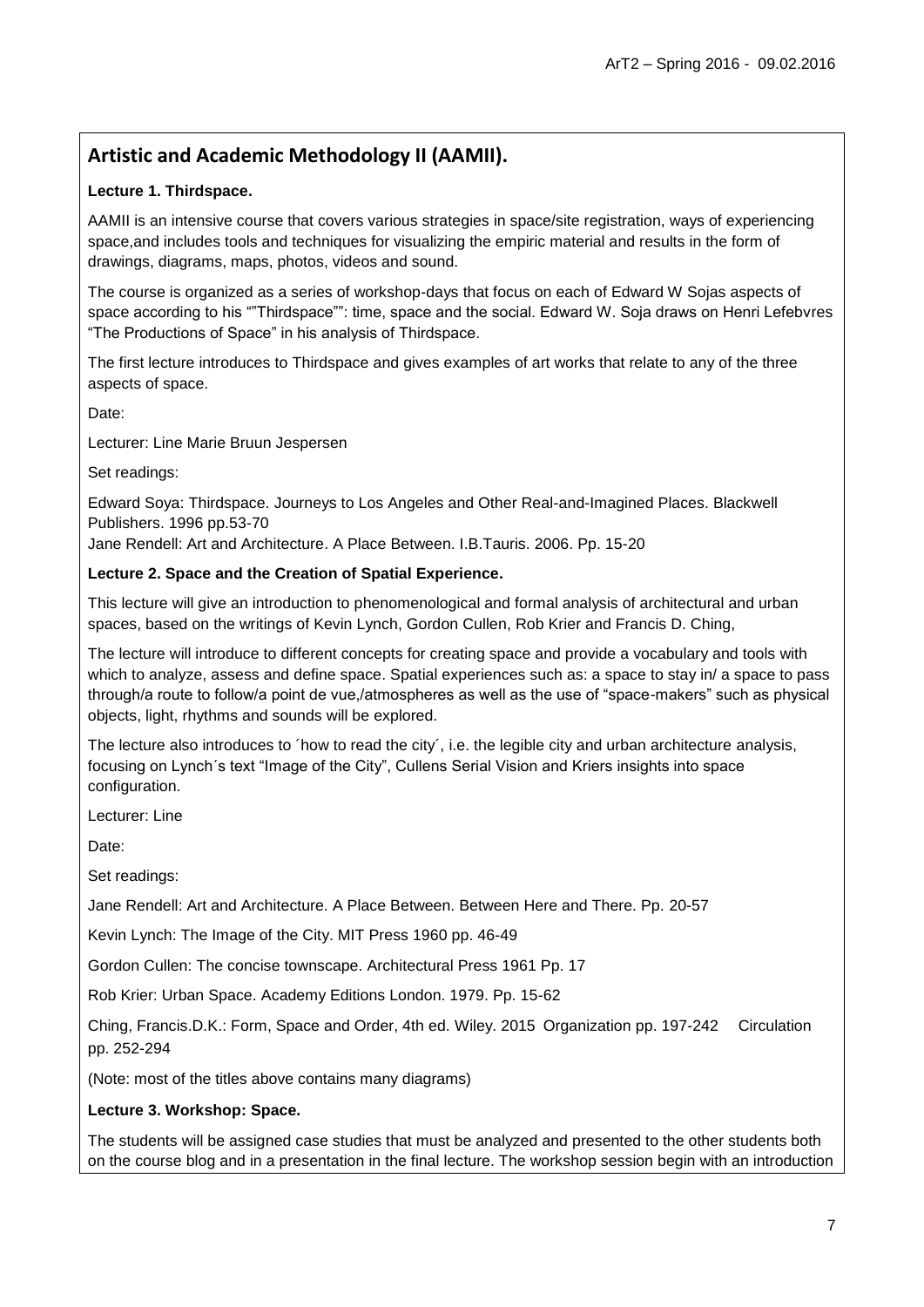to the assignments and the requirements for the deliverables.

Keywords: defining space, creating space, spatial experience, mapping space.

Students will visit the sites in Aalborg, and collect empiric material in set groups.

Deliverables: The material + results of the analysis is communicated in the form of Serial Visions, Lynch inspired maps, formal analysis of the space configuration of the site in drawings and card board models. All materials must be documented on the wordpress blog before next lecture.

Materials:

For this workshop you must bring:

Camera, paper for notes, pens, paper for drawing, prints of maps of the site (to be found on Moodle). If you have a long measuring tape (10 or 20meters) please bring it.

You must wear WARM and practical clothes according to Danish winter weather, so that you will be able to work and keep warm– you will spend a substantial part of the day outside.

You may have to revisit the site after "hours"; either to experience the site at other times of the day or to collect additional material.

Set readings:

Reading for Lecture 2

#### **Lecture 4. TimeSpace: Mapping time and investigating various layers of the site.**

Lecturer: Jakob Borrits Sabra

In this lecture we will take a brief look at the different concepts Space and Place through the lens of Tim Cresswells before venturing into the writings of Nigel Thrift and John May to understand their 'TimeSpace' - a construction that can help us pay attention to the networks of social time. Social time consist of four interrelated domains of social practices that constitute its multiple spatialities and "senses of time"; timetables and rhythms, social discipline, instruments and devices and texts. From here we will try to practice TimeSpace by investigating the multiple times of the site, the social practices now and then and how it has shaped its surrounding geographies.

Date:

Set readings:

Tim Cresswell: Place. A short introduction. Intro pp. 1-10

John Urry: Sociology Beyond Societies. Times. Kap. 5 pp. 105-130

Nigel Thrift: Timespace. Introduction pp. 1-20

Research the history of the three sites. You can visit Aalborg Historiske Museum or search the three sites in Aalborg Stadsarkiv for historic maps and photos.

[http://www.aalborgstadsarkiv.dk/AalborgStadsarkiv.asp?Menu=AalborgStadsarkiv&Menu2=AalborgStadsarki](http://www.aalborgstadsarkiv.dk/AalborgStadsarkiv.asp?Menu=AalborgStadsarkiv&Menu2=AalborgStadsarkiv_AalborgStadsarkiv) [v\\_AalborgStadsarkiv](http://www.aalborgstadsarkiv.dk/AalborgStadsarkiv.asp?Menu=AalborgStadsarkiv&Menu2=AalborgStadsarkiv_AalborgStadsarkiv)

Recommended readings:

Jane Rendell: Art and Architecture. A Place Between. Between Now and Then. Pp.73-145

#### **Lecture 5. Workshop: Time & History.**

The students will be assigned case studies that relate to time and history, which must be analyzed and presented to the other students on the blog. Students will visit the sites in Aalborg, and collect material for their analysis in groups.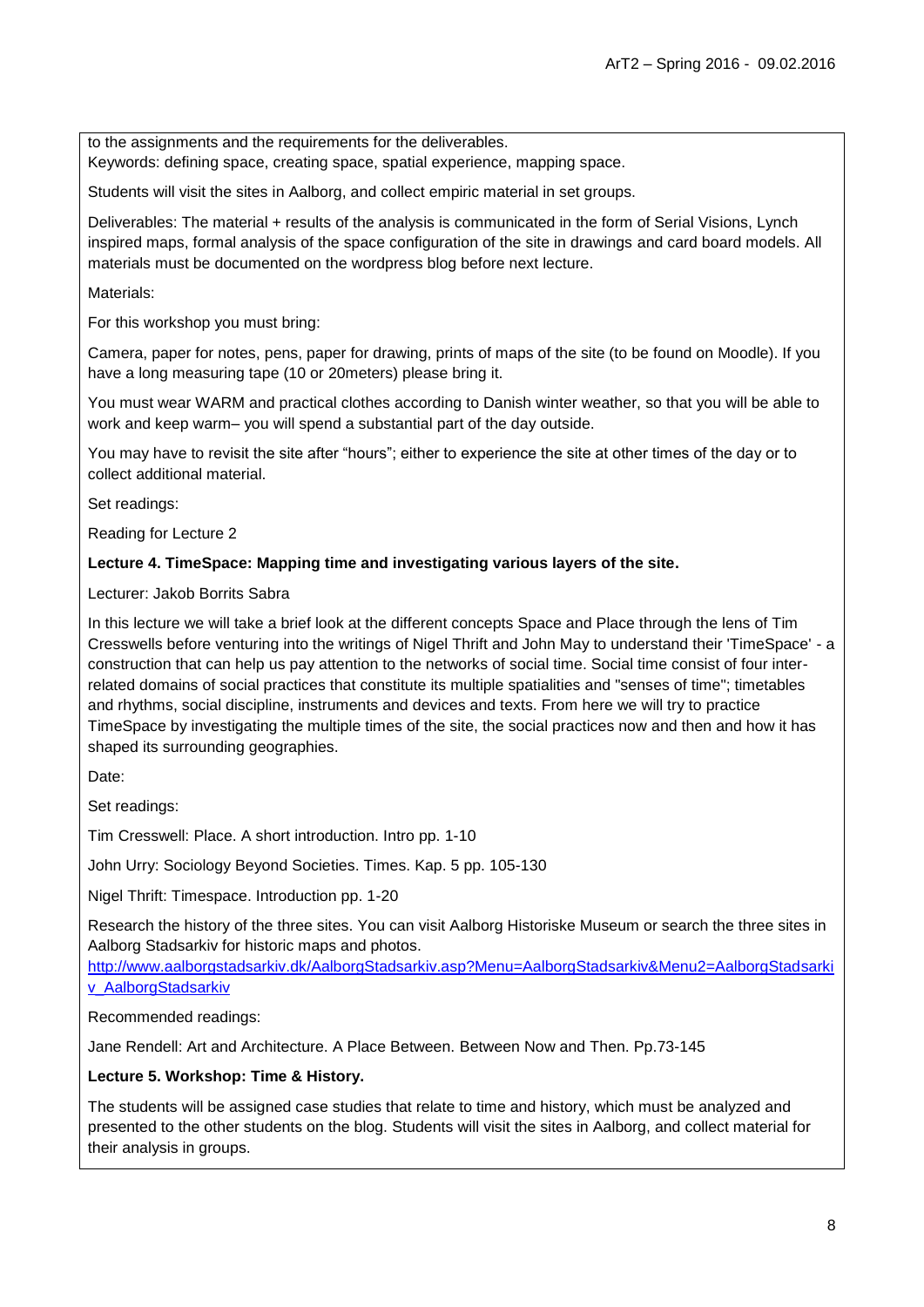The material + results of the analysis is communicated in the form of photo montages, sound montages, video works or site writings.

Materials:

For this workshop you must bring:

Dictaphone, video camera (Smartphones can do both sound/video), camera, paper for notes, pens, paper for drawing, prints of maps of the site (to be found on Moodle). You must wear WARM and practical clothes according to Danish winter weather, so that you will be able to work and keep warm– you will spend a substantial part of the day outside.

Lecturer: Jakob Borrits Sabra

Date:

Set readings:

Readings for lecture 4

#### **Lecture 6. Analyzing and mapping The Social Space/Lived Space.**

The lecture will introduce to different ways of observing and describing the social/lived space and provide a vocabulary and tools with which to analyze, assess and define social space. Concepts such as Public domain, Public spaces and life style domains will be introduced and discussed in an art context. Various methods for observation and mapping of the social life in the city will be introduced.

Lecturer: Jakob Borrits Sabra

Date:

Set readings:

Hajer & Reijndorp, 2001: In search of new public domain, NAI publishers, Chap 1: Introduction, pp.1-17

Gehl, J., 2007: Changing public space for a changing public life, in Open Space - People Space, Taylor & Francis, pp. 3-9

Travlou, P., 2007: Mapping Youth Space in the Public Realm in Open Space - People Space, Taylor & Francis, pp. 71-81

Recommended readings:

Jane Rendell: Art and Architecture. A Place Between. Between One and Another. Pp.145-195

#### **Lecture 7. Workshop: social space.**

The students will be assigned case studies that must be analyzed and presented to the other students.

Keywords: Lived spaces in Aalborg; Life style domains and New Public Domains.

Students will visit the sites in Aalborg, and collect empriric material in groups.

Deliverables: The material + results of the analysis is communicated in the form of photo collages, video works, site writings.

Lecturer: Jakob Borrits Sabra

Date:

Set readings:

Readings for Lecture 6

**Lecture 8. Pin-up session: Sharing knowledge: form and content.**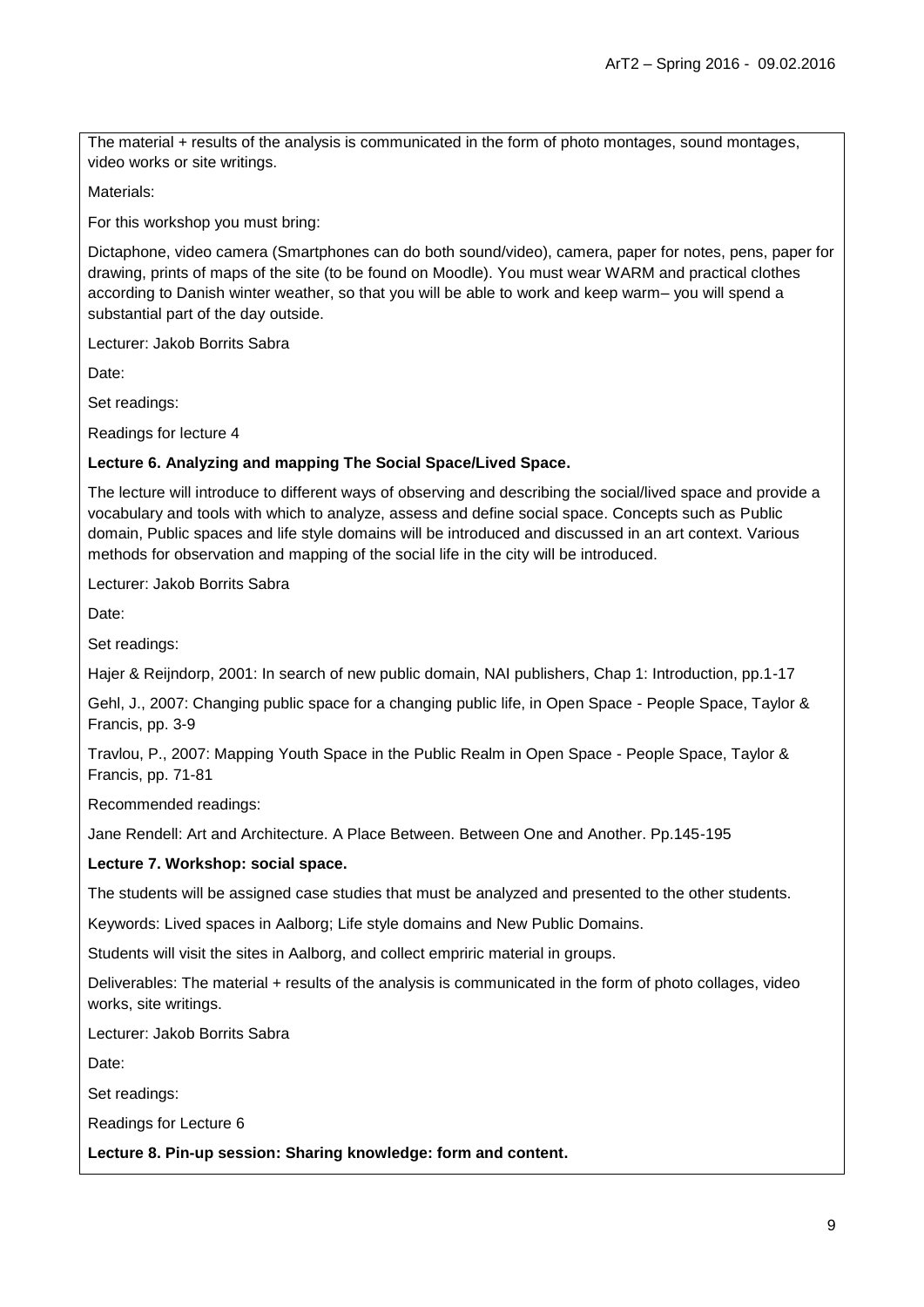The final lecture in AAMII is a pin-up session where all site analysis´ are presented to the semester. All groups will present their work; their analysis and their choices in regards to representation/visualisation of the material. The various methods´ potential in relation to this semesters project work will be discussed further.

The group formation process will follow the pin-up-session, as we will identify themes to focus on in the projects, based on the students" interests.

Lecturer: Jakob Borrits Sabra and Line Bruun Jespersen

Date: 19.2

Set readings: Situations.org (Claire Doherty et.al): The new rules of public art. Online: http://publicartnow.com/2013/12/12/the-new-rules-of-public-art/

Miwon Kwon: Public Art and Urban Identities. Online: http://eipcp.net/transversal/0102/kwon/en

## **Perception in theory and practice II (PEII).**

**Objectives** 

The purpose of the perception course is to work with concepts of space from different theoretical and practical angles with perception as the experiential centre. The students will work theoretically as well as practically with concepts of space and spatiality. Through the course students will get a basic understanding of the various paradigms of perception in relation to space, navigation and spatial relations and the theories introduced will have its outset in psychological and architectural approaches to space and place.

Siegfried Gideon <sup>3</sup>Space-time in Architecture<sup>2</sup> - excerpts

(will be uploaded to Moodle min. 2 weeks before lecture)

James J. Gibson² Ecological approach to visual perception² - excerpts

(will be uploaded to Moodle min. 2 weeks before lecture)

Guy Debord in <sup>3</sup>Situationist International<sup>2</sup>. Ed. Knabb, Bureau of public

Secrets, 2009

Alex Wade, <sup>3</sup>Spatial typologies of Space<sup>2</sup>, E|C Serie Speciale · Anno III,

nn. 5, 2009

<http://makingmaps.net/2009/06/22/making-psychogeography-maps/>

Walter Oetsch talks about the perception of space -

<https://www.youtube.com/watch?v=WdcW0aqpA3o>

#### **Lecture 1. Space and Perception.**

The first lecture introduces various concepts of space and scientific theories relating to space.

Lecturer: Betty Li Meldgaard

Date:

Set readings:

Reco

#### **Lecture 2. Space and Perception.**

Continuation of Space and Perception 1, where theories of space perception are introduced. This lecture will end with an introduction to Psycho - geography and the assignment for the course will be presented.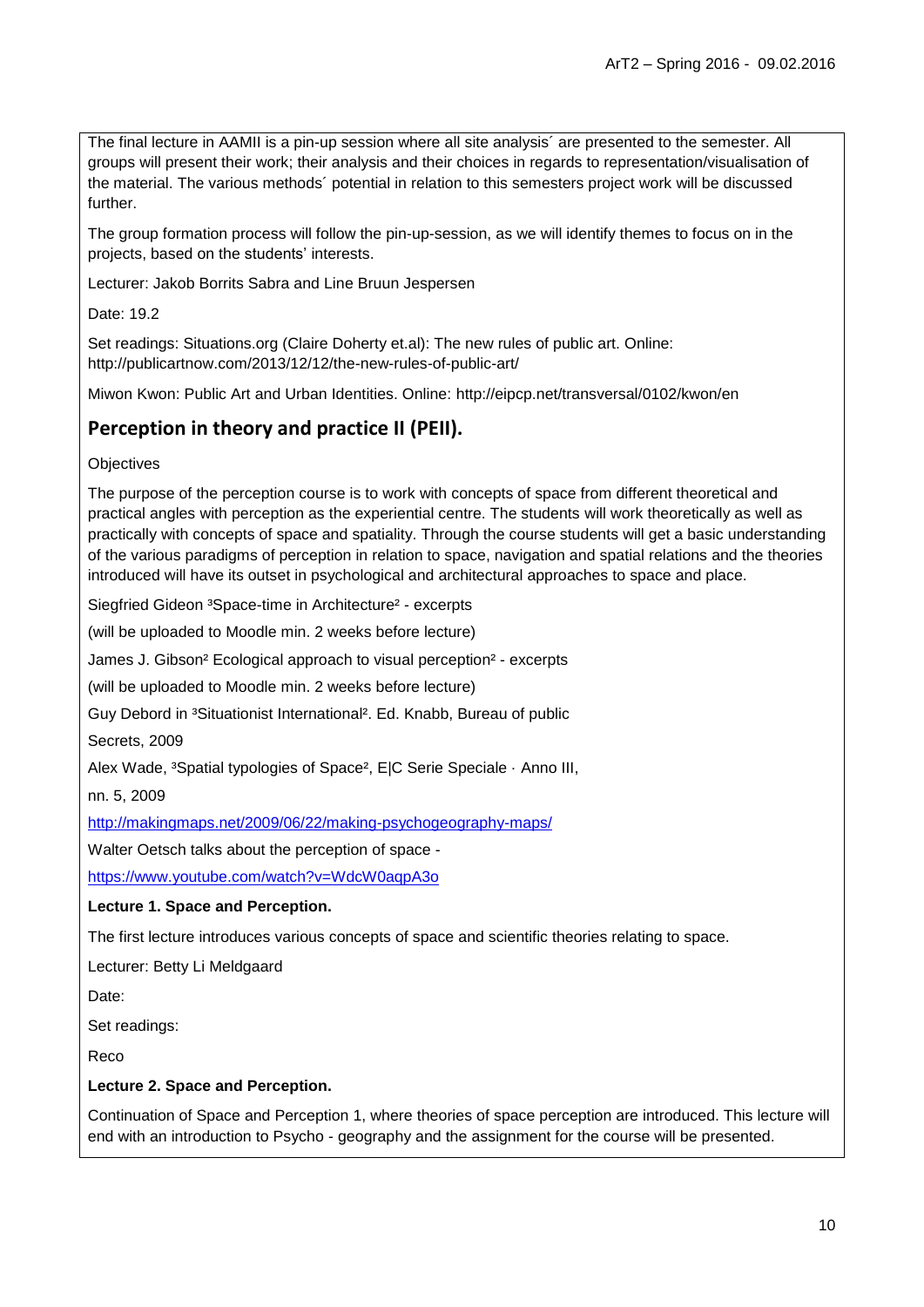Assignment: Psycho-geography after Dark. The purpose of the assignment is to explore the urban environment after dark. In the dark perception may be distorted due to the lack of natural light and the presence of artificial light and the various shadows that appear. Sound may appear altered due to an altered self-awareness and things that were comfortable and safe in the light may appear to be the opposite in the dark. The purpose of the assignment is to create a psycho- geographical map of the city in the dark. The objectives of assignment is to enable students with basic understanding of how light and shadow can alter the perception of space as well as the sense of presence in a place. The purpose of the assignment is further to provide a method that is relevant for the main semester assignment.

Lecturer: Betty Li Meldgaard

Date:

Set readings:

Recommended readings:

#### **Lecture 3. Psycho-geography.**

Continuation of lecture 2, with specific focus on psycho-geographical mapping.

Lecturer: Betty Li Meldgaard

Date:

Set readings:

Recommended readings:

#### **Lecture 4. 3D on 2D.**

Theories of perception vary in the degree they are capable of producing a valid explanation of perception. In this lecture we will look at theories that are suitable as a foundation for constructing 3D images on 2D planes.

Lecturer: Betty Li Meldgaard

Date:

Set readings:

Siegfried Gideon "Space-time in Architecture" - excerpts

James J. Gibson" Ecological approach to visual perception" – excerpts. http://makingmaps.net/2009/06/22/making-psychogeography-maps/

Guy Debord – "Situationist".

### **Basic Electronics (BE).**

#### **Objectives**

The goal of this course is to advance the students expertise in working with electronics in relation to interactive artworks. The course will cover:

- How to weather proof electronics for outdoor use
- How you can get power when there is no wall power socket available
- Dealing with noise and how you can filter noise from your signals

Expanding the capabilities of the Arduino in terms of the amount of sensors and actuators you can connect

The course assumes that you have knowledge of basic electronics. If the basics concepts cause problems, it is recommended that you revisit the curriculum of Basic Electronics I or have a look at the many online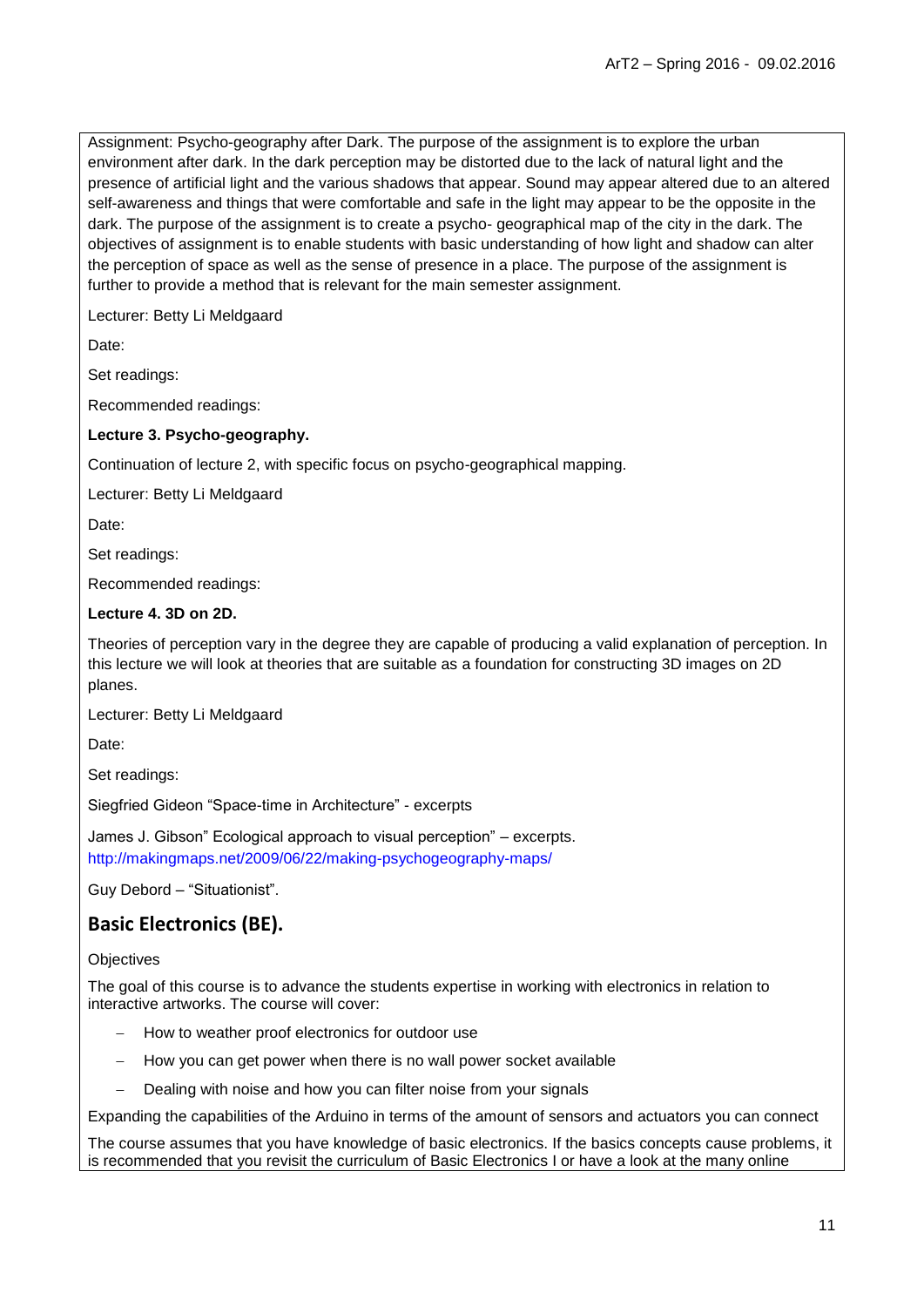resources available, e.g.:

<http://www.electronics-tutorials.ws/>

<http://www.allaboutcircuits.com/textbook/>

All lectures will be followed by exercises that will help you apply the theory.

#### **Lecture 1. Electronics Recap and Batteries.**

The lecture will start with a electronics recap to make sure everything from Basic Electronis I is understood and fresh in memory. Afterwards, we will continue to look into power sources and especially what you can do when there is no wall power outlet available and you have to rely on batteries, solar power, etc.

Lecturer: Martin Kibsgaard

Date:

#### **Set reading:**

Make: Electronics, 2<sup>nd</sup> edition, by Charles Platt (2015). Chapter 1 and 2

Web resources:

<https://learn.adafruit.com/all-about-batteries/>

<https://learn.sparkfun.com/tutorials/battery-technologies>

<https://learn.sparkfun.com/tutorials/how-to-power-a-project>

#### **Lecture 2. Outdoor Installations and Weather Proofing.**

This lecture will cover how to include electronics, computers, speakers, etc. in outdoor installations while protecting it from rain, wind and sun.

Furthermore, Thomas will talk about how you can make an autonomous boat using cheap electronics. (???)

Lecturer: Thomas Kristensen and Martin Kibsgaard.

Date:

Set reading: Web resources:

Several guides and tutorials on weather proofing electronics.

#### **Lecture 3. Dealing with noise.**

This lecture will introduce different common sources of signal noise and which precautions you can take to reduce/avoid it. We will look at basic filtering and how to avoid a button press triggering several times when it is only pressed once (button debouncing).

Lecturer: Martin Kibsgaard

Date:

Set readings:

Make: Electronics, 2<sup>nd</sup> edition, by Charles Platt (2015). Experiment 9 and 23

Web resources:

**TBA** 

#### **Lecture 4. Many inputs and outputs.**

Introduction and experimentation with how you can measure and control many things with a single microcontroller. The lecture will cover how to use multiplexers, shift registers, LED drivers, etc. using an Arduino. It will also include a brief introduction to building your own Arduino to reduce size and cost.

Lecturer: Martin Kibsgaard

Date: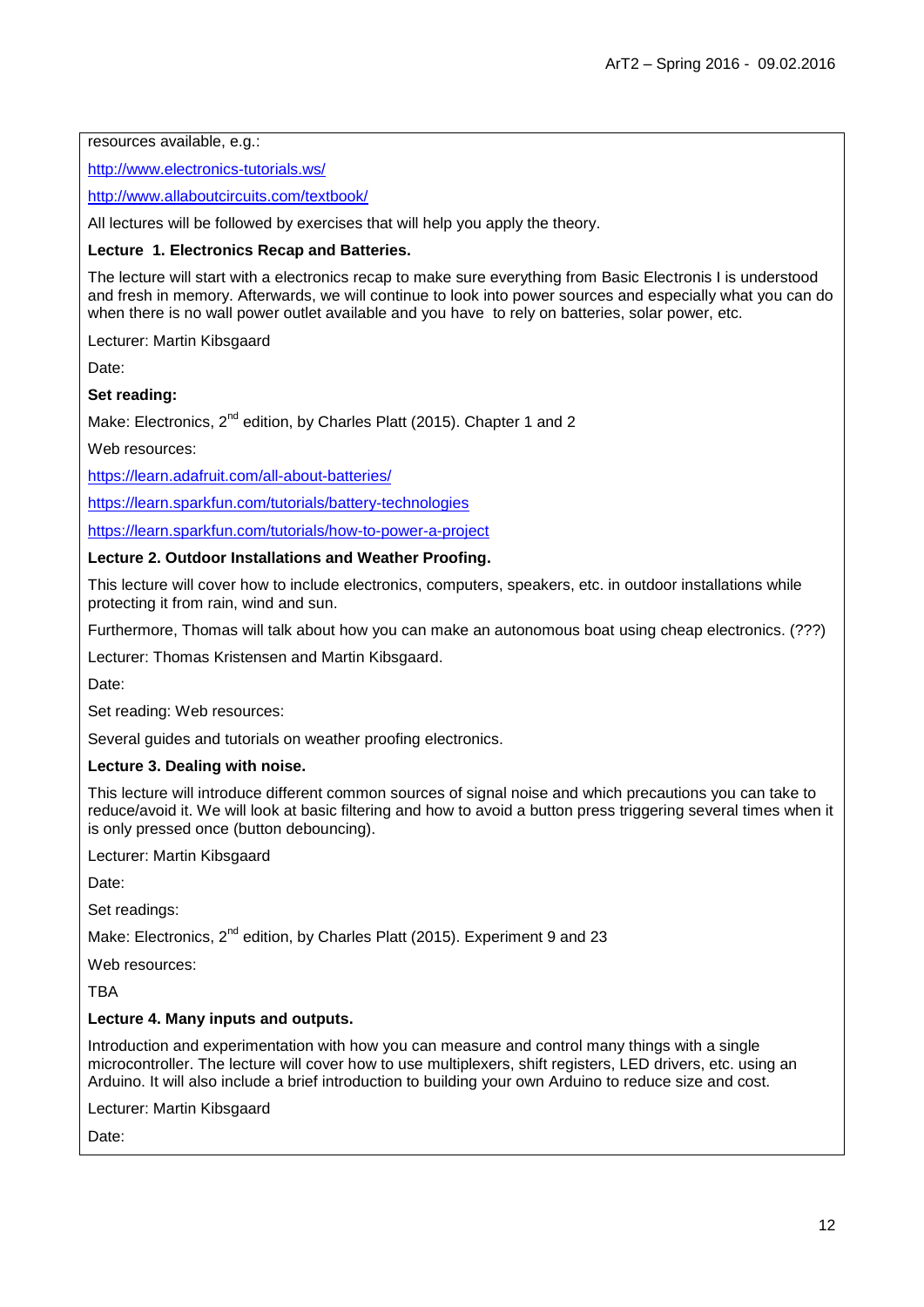#### Set readings:

Arduino Cookbook, Section 5.8 Reading More Than Six Analog Inputs, 7.7 Controlling an LED Matrix Using Multiplexing and from 7.9 Driving a 7-segment LED Display to 7.14 Increasing the Number of Analog Output Using PWM Extender Chips

Web resources:

https://learn.adafruit.com/adafruit-arduino-lesson-4-eight-leds/

<http://www.instructables.com/id/Multiplexing-with-Arduino-and-the-74HC595/>

### **Digital Representation I - 2D-3D Constructions Methods (DRI).**

Materials: For DR1 you must bring:

Programs: You must install the program **Rhinoceros** (newest edition) on your computers before the course begins.

A free 90 day trial version is available at: https://www.rhino3d.com

#### **Workshop 1. Basic navigation and modelling in Rhino.**

The module will introduce basic tools, modeling operations and workflows in Rhinoceros. The students will have to bring a laptop with Rhino installed and the workshop will be arranged as "learning-by-doing" sessions.

Lecturer: Mads Brath

Date:

Set readings:

It is recommended that you get familiar with the functions presented in Rhino 5 Training Level 1 Training Guide p. 11 – 47 (found at: http://www.rhino3d.com/download/rhino/5.0/Rhino5Level1Training) You must install Rhino before the course begins, you could use the following link: http://www.rhino3d.com/download (evaluation (free) or full installation)

CAD files used in the workshop will be available through moodle before the course.

#### **Workshop 2. Modelling and Laser Cutting.**

Modelling and preparation for laser cutting. Brief description: In this module we will look at how to model complex geometries and how to transform these from 3D objects to 2D curves for laser cutting. The students will have to bring a laptop with Rhino installed and the workshop will be arranged as 'learning-by-doing' sessions.

Lecturer: Mads Brath

Date:

Set readings:

We use the Training Guide from Module 1, but specifically Chapter 9: Creating surfaces. Rhino 5 Training Level 1 Training Guide p. 162 – 196 (found at:

http://www.rhino3d.com/download/rhino/5.0/Rhino5Level1Training) You must install Rhino before the course begins, you could use the following link: http://www.rhino3d.com/download (evaluation (free) or full installation) CAD files used in the workshop will be available through moodle before the course.

#### **Lecture 3. CAD-CAM.**

This lecture will look at the basic aspects of working between the digital space in Rhino and the production of physical prototypes through CAM machinery. The student will be introduced to several case studies that will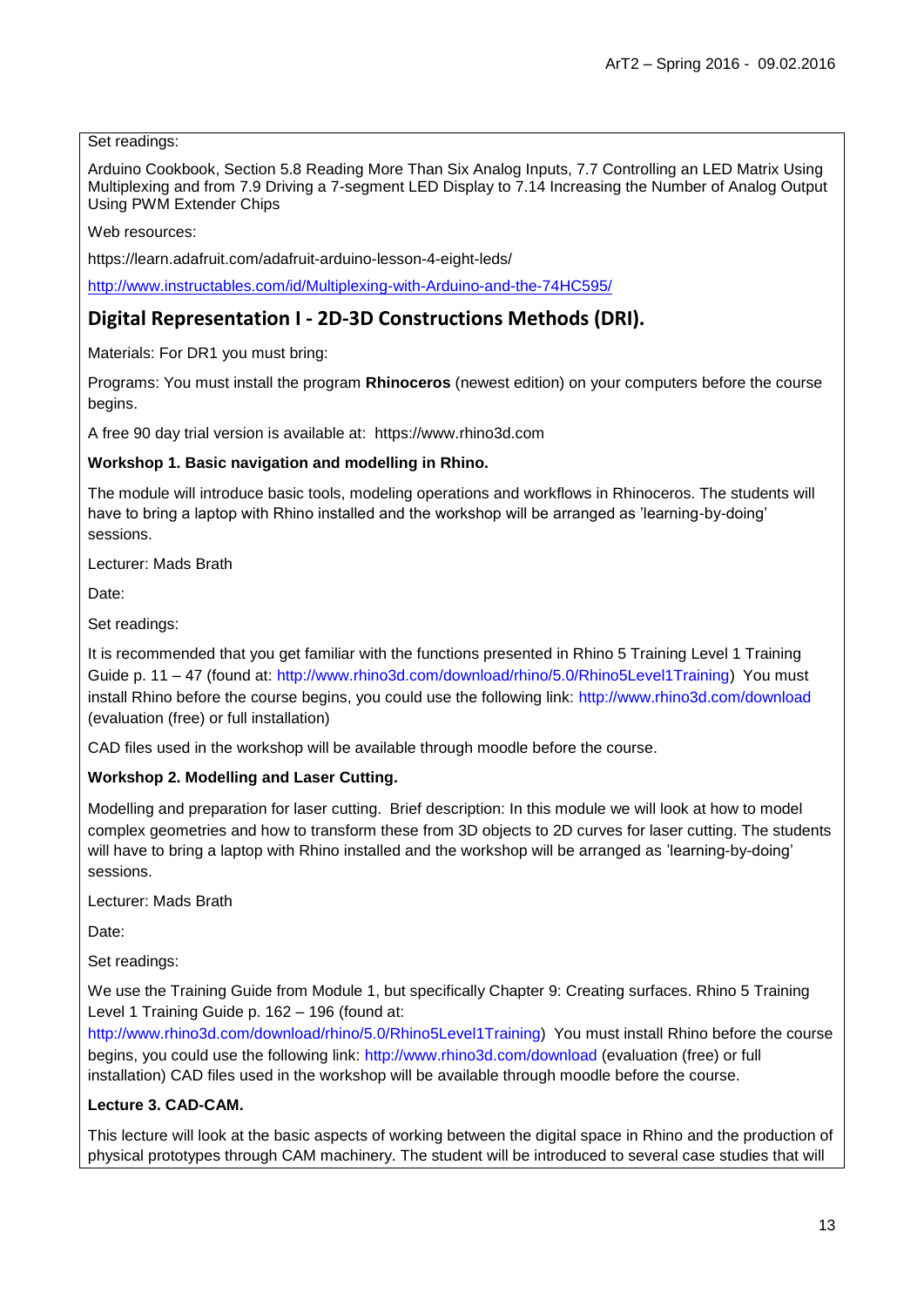showcase the potentials and limitations of 2D production and how they deal with subjects like uniqueness, repetition, numbering, interlocking assemblies, joints, material behavior, etc.

Lecturer: Mads Brath

Date:

Set readings:

"Digital Design and Manufacturing – CAD/CAM Applications in Architecture and Design"; Schodek, D.; page: 237-255

#### **Workshop 4 .– 5. – 6. Joints.**

This workshop will deal with the design of joints through hands-on work with physical models. The student will work with different joining techniques and learn how altering the joint can alter the potential design space of the final product. The student will also learn how to use a laser cutter and how to tweak the settings of this machine to get a desired output.

Lecturer: Mads Brath

Date 4:

Date 5:

Date 6:

Set readings:

Recommended readings: "Digital Design and Manufacturing – CAD/CAM Applications in Architecture and Design"; Schodek, D.; page: 297-312

#### **Workshop 7. – 8. Assembly.**

Applying the knowledge of "joint design" from the previous workshop the student will work with the design of a complete object. Focus will be on the creation of several iterations of the same design so as to force the student to explore and optimize the design within aspects such as structural integrity, assembly logics, formal expression, functionality, etc.

Lecturer: Mads Brath

Date:

Set readings: "Digital Design and Manufacturing – CAD/CAM Applications in Architecture and Design"; Schodek, D.; page: 297-312.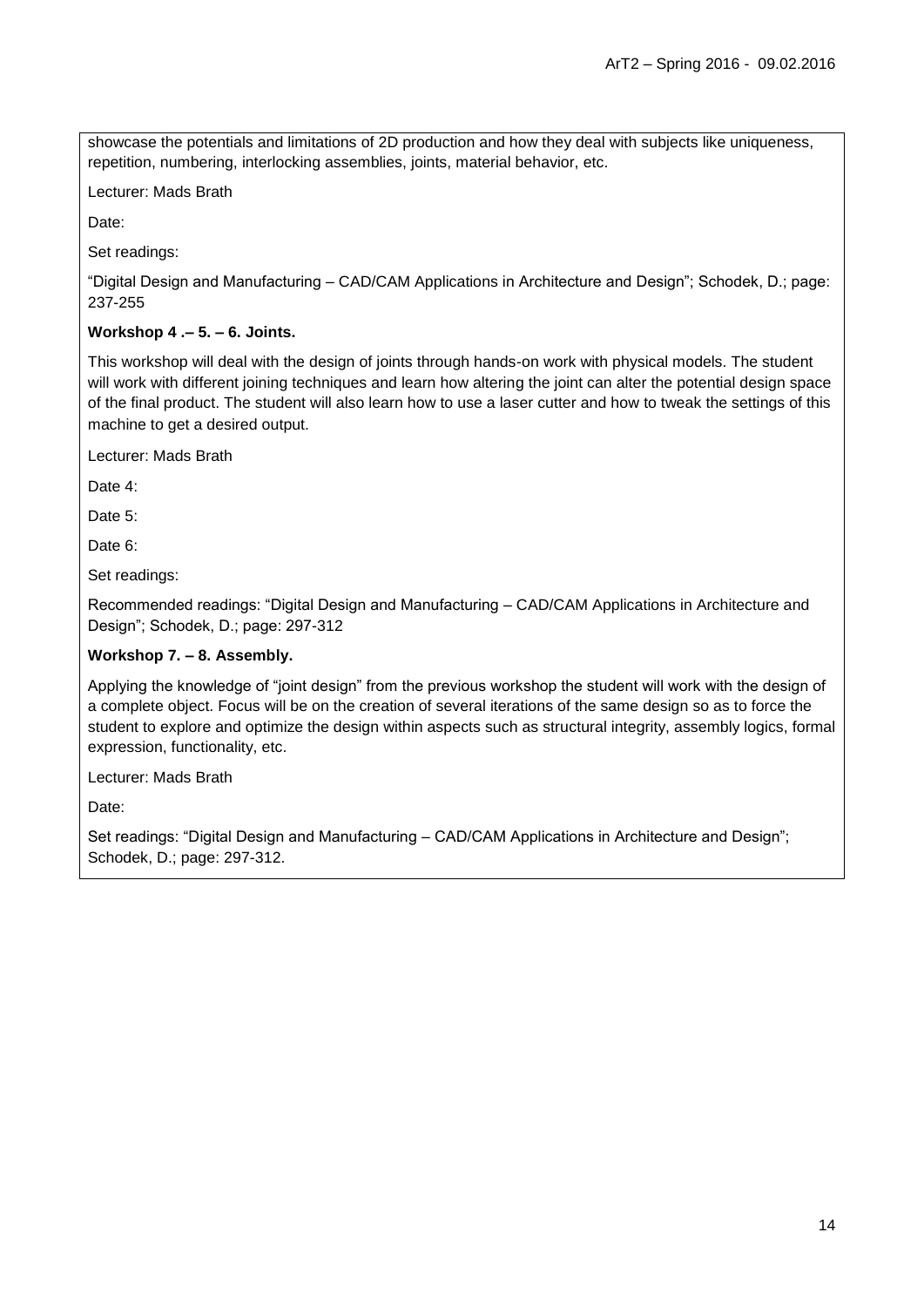## **Examination**

The module is completed with:

Examination 5

An internal combined written and oral examination in Module 5: "Performative Space and Technology" (Performative rum og teknologi).

The examination will take the form of a conversation between the students, the examiner and another examiner on the basis of the project report or portfolio prepared by the student(s) as well as the product created by the students. The project exam will also address other content from the module courses.

Form of examination: b)

Number of pages: the written work must not exceed 10 pages per student (15 pages in the case of individual reports).

Duration of examination: 20 minutes per student and 10 minutes for assessment and communication of grades per group, however, the duration of the examination is maximum 2 hours.

Evaluation: Grading according to the 7-point scale.

Proportional weighting: An aggregate grade is awarded for the artefact, the written and oral performances.

The assessment results in an individual grade.

## **Module 6: Physical Interface Design II/Fysisk Interface design II (5 ECTS)**

Activity code: HSA220020D

#### **Location**

2<sup>nd</sup> semester

Study board: Art and Technology

#### **Module coordinator**

Markus Löchtefeld MT

#### **Type and language**

Module type: Module

Language of instruction: English

#### **Objectives**

From the study regulations:

basic **knowledge about**

- programming concepts for interactive systems
- actuating possibilities: servo motors, solenoids, and simple mechanics
- using micro-controllers: interface to the computer, analog/digital input/output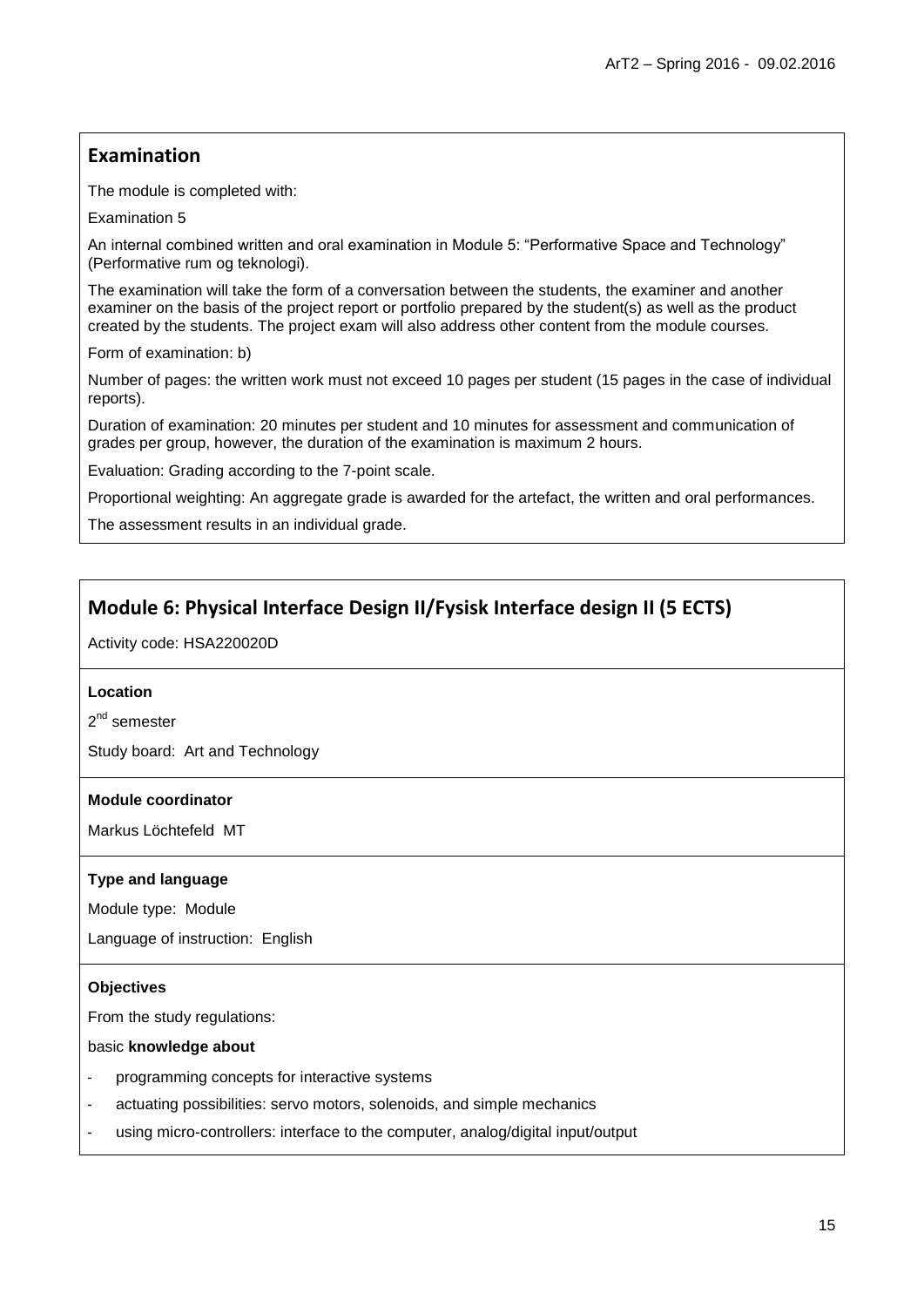- circuit applications: DC filtering, circuit protection and amplifier
- real-time use of signals (such as ADC/DAC, sampling rate, scaling and filtering)
- related work in software development and the media arts

#### **Skills in**

- analyzing use of the basic programming with various sensors and actuators
- synthesizing knowledge in written documentation

#### **Competencies in**

- evaluating an artefact with regard to programming, sensors, and actuators

The topics taught in this module will be used in  $3<sup>rd</sup>$  semester Programming II and  $4<sup>th</sup>$  semester Interactive technologies.

#### **Academic content and basis**

This module introduces programming and the fundamental concepts in this regard. Furthermore these concepts will be applied on a microcontroller with sensors and actuators, enabling the student to create physical interfaces and interactive artefacts

#### **Scope and expectations**

#### **Participants**

2<sup>nd</sup> semester Art and Technology students

#### **Prerequisites for participation**

Students have passed Physical Interface Design I or similar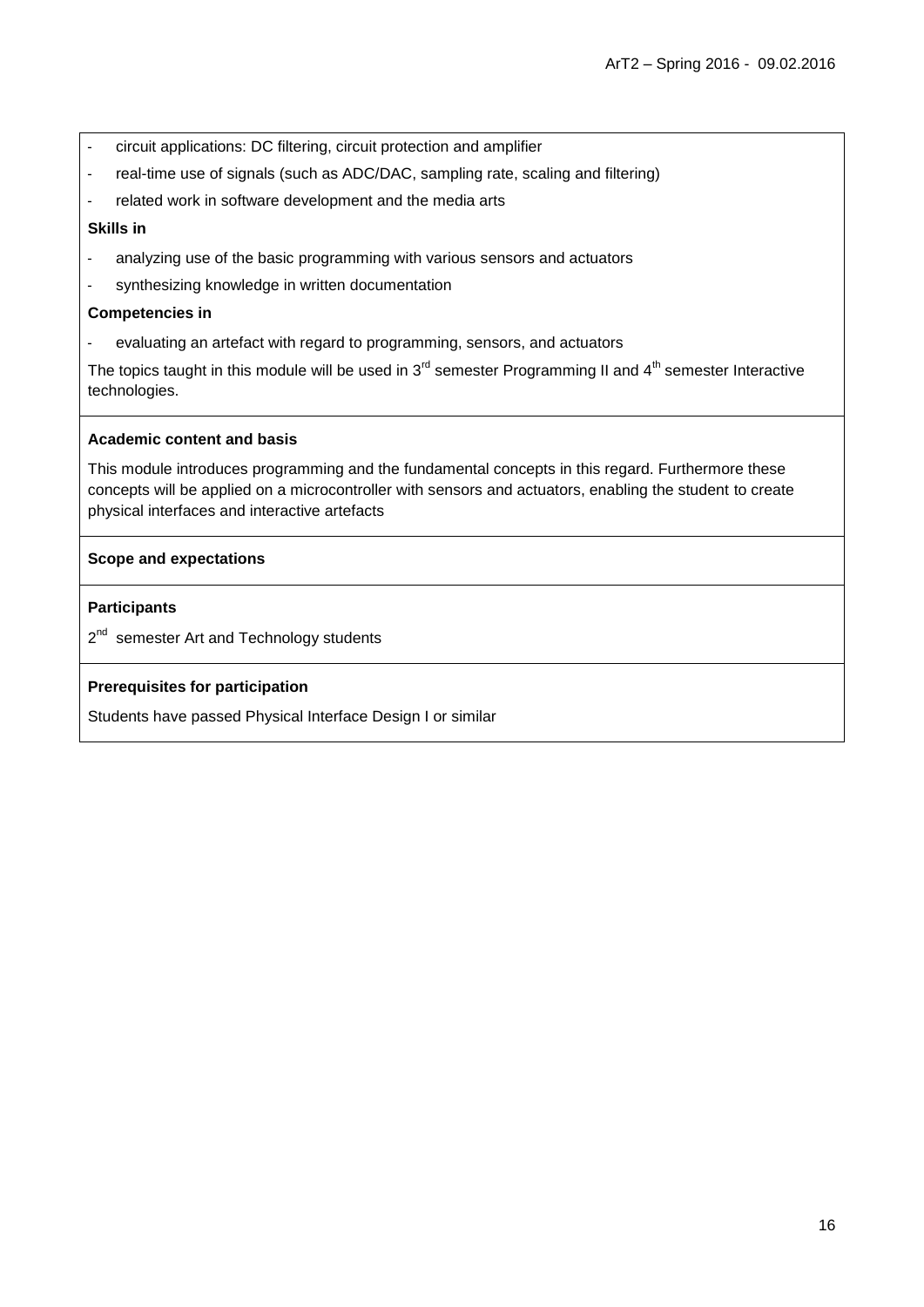## **Programming I – (PROI).**

Programming I is the first in a series of programming courses meant to teach fundamental concepts of imperative and object-oriented programming using the Processing language in the context of real-time, multimedia systems. Programming I will introduce you to the foundations of programming: types, operators, functions and control flow.

Literature:

Processing Tutorials:<https://processing.org/tutorials/>

Reas, Casey, and Ben Fry. Processing: a programming handbook for visual designers and artists. Vol. 6812. Mit Press, 2007.

Noble, Joshua. Programming Interactivity: A Designer's Guide to Processing, Arduino, and Openframeworks. " O'Reilly Media, Inc.", 2009.

#### **Lecture 1. Hello World.**

Topics include Processing Basics, source code and compilation, program structure (the main function), basic input and output to the console, comments, and "Hello World!".

Lecturer Markus Löchtefeld

Date of the activity: TBA

Set and recommended readings:

<http://hello.processing.org/editor/>

#### **Lecture 2. Types and Operators.**

Topics include boolean, floating-point, integer, and string types, variable declaration, statements, scope, and mathematical operators.

Lecturer Markus Löchtefeld

Date of the activity: TBA

Set and recommended readings

<https://processing.org/reference/>

#### **Lecture 3. Control Flow.**

Topics include general program flow, if/else if/else and switch conditionals and iteration with for/do/while loops.

Lecturer Markus Löchtefeld

Date of the activity: TBA

Set and recommended readings:

<https://processing.org/reference/>

#### **Lecture 4. Functions.**

Topics include "what is a (mathematical) function?", syntax for declaring, defining and calling functions, passby-value versus pass-reference, and recursion.

Lecturer Markus Löchtefeld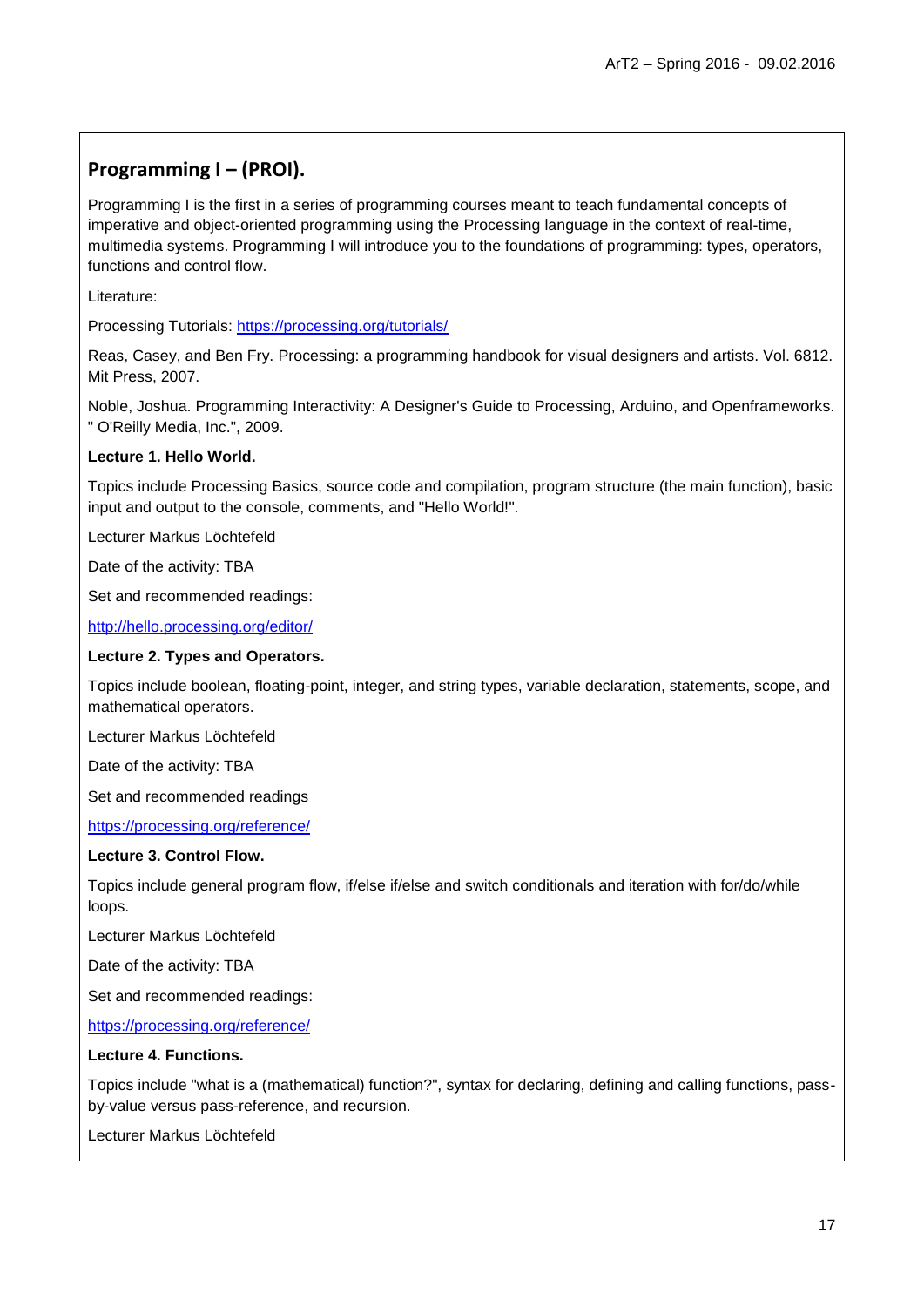Date of the activity: TBA

Set and recommended readings:

https://processing.org/examples/functions.html

## **Sensors and Actuators II – (SAII).**

Sensors and Actuators II will work with applying programming concepts taught in programming 1 to produce interactive artefacts using microcontrollers. The course requires knowledge of basic electronics, which is applied to connect the microcontroller with sensors (inputs) and actuators (outputs). The course will use the Arduino microcontroller platform to teach these topics.

Literature: Michael Margolis, 2011, Arduino Cookbook, 2<sup>nd</sup> Edition, O'Reilly Media (ISBN 978-1-449-31387-6)

There is a lot of additional online literature on working with arduinos available. Recommendable sources include:

<http://arduino.cc/en/Reference/HomePage> and<http://arduino.cc/en/Tutorial/HomePage> - Official references and tutorials for code examples included in the Arduino software package. I would not recommend venturing to the official Arduino playground until after the course.

[http://arduino.cc/playground/uploads/Main/arduino\\_comic\\_v0004.pdf](http://arduino.cc/playground/uploads/Main/arduino_comic_v0004.pdf) - A illustrated conceptual and short practical introduction

<http://www.ladyada.net/learn/arduino/> - A thorough and very practical introduction complete with schematics, code examples, explanations and exercises

<http://www.jeremyblum.com/category/arduino-tutorials/>A video series with good explanations on topics ranging from very basic to very advanced. Comes with recommendation from previous students.

#### **Lecture 1. Introducing the Arduino.**

This lecture introduces the notion of microcontrollers. Survey of the Arduino platform, covering the possibilities it offers as well as the limitations it has. We will cover how to program an Arduino, the differences from Processing and good code practices.

Lecturer Martin Kibsgaard

Date of the activity: TBA

Set and recommended readings: Arduino Cookbook

#### **Lecture 2. Sensing using digital and analog inputs.**

This lecture covers basic digital and analog (DAC) inputs and how to use sensors with a microcontroller as a first step to creating reactive and interactive systems.

Lecturer Martin Kibsgaard

Date of the activity: TBA

Set and recommended readings: Arduino Cookbook

#### **Lecture 3. Actuating using digital and PWM output.**

This lecture covers using the digital output and analog output (PWM/ADC) of the Arduino. It will cover how to control different actuators, such as lights, motors, sound, etc. with a microcontroller.

Lecturer Martin Kibsgaard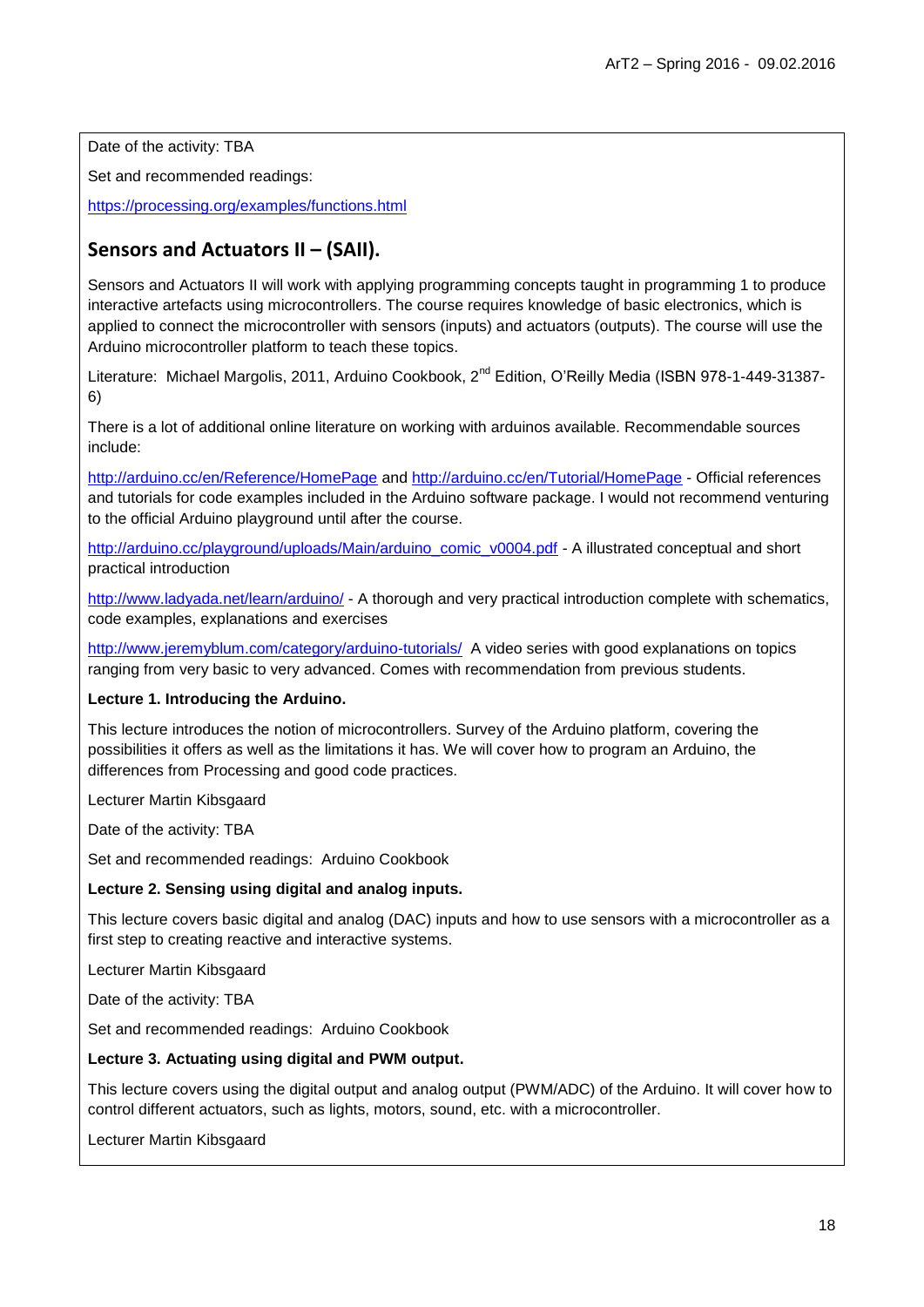Date of the activity: TBA

Set and recommended readings: Arduino Cookbook

#### **Lecture 4. Communicating with Processing.**

This lecture covers how you can connect your Arduino to Processing and make communication between the two possible. This is

Lecturer Martin Kibsgaard

Date of the activity: TBA

Set and recommended readings: Arduino Cookbook

#### **Examination**

Form of examination:

The examination is a 7-day assignment on a set subject.

Number of pages: the written part must not exceed 5 pages.

Evaluation: pass/fail. One examiner evaluates the assignment. In case of a Fail grade, an

additional examiner will also evaluate the assignment.

Substitution: the examination may be substituted by satisfactory and active participation in

courses, i.e. 80% attendance and submission of all assignments set during the course.

Credits: 5 ECTS

The examination should demonstrate that the student has fulfilled the objectives outlined above.

### **Module 13: Art in Context II - Media Art Theory/Kunst I kontekst II (5 ECTS)**

Activity code: HSA440024D

#### **Location**

 $2^{nd}$  and  $4^{th}$  semester

#### **Module coordinator**

Elizabeth Ann Jochum, KOM

#### **Type and language**

Method of working: Individual work in relation to course activities

Language of instruction: English

#### **Objectives**

This course serves as a general introduction to art and technology as a theoretical field of study. As such it continues the trajectory of Art in Context 1, however this semester with a focus on media art before and after the "digital revolution". Whereas the theories and humanistic themes of perception, hermeneutics, phenomenology, systems, imagination, and beauty introduced in AiC 1 are still very relevant for the study of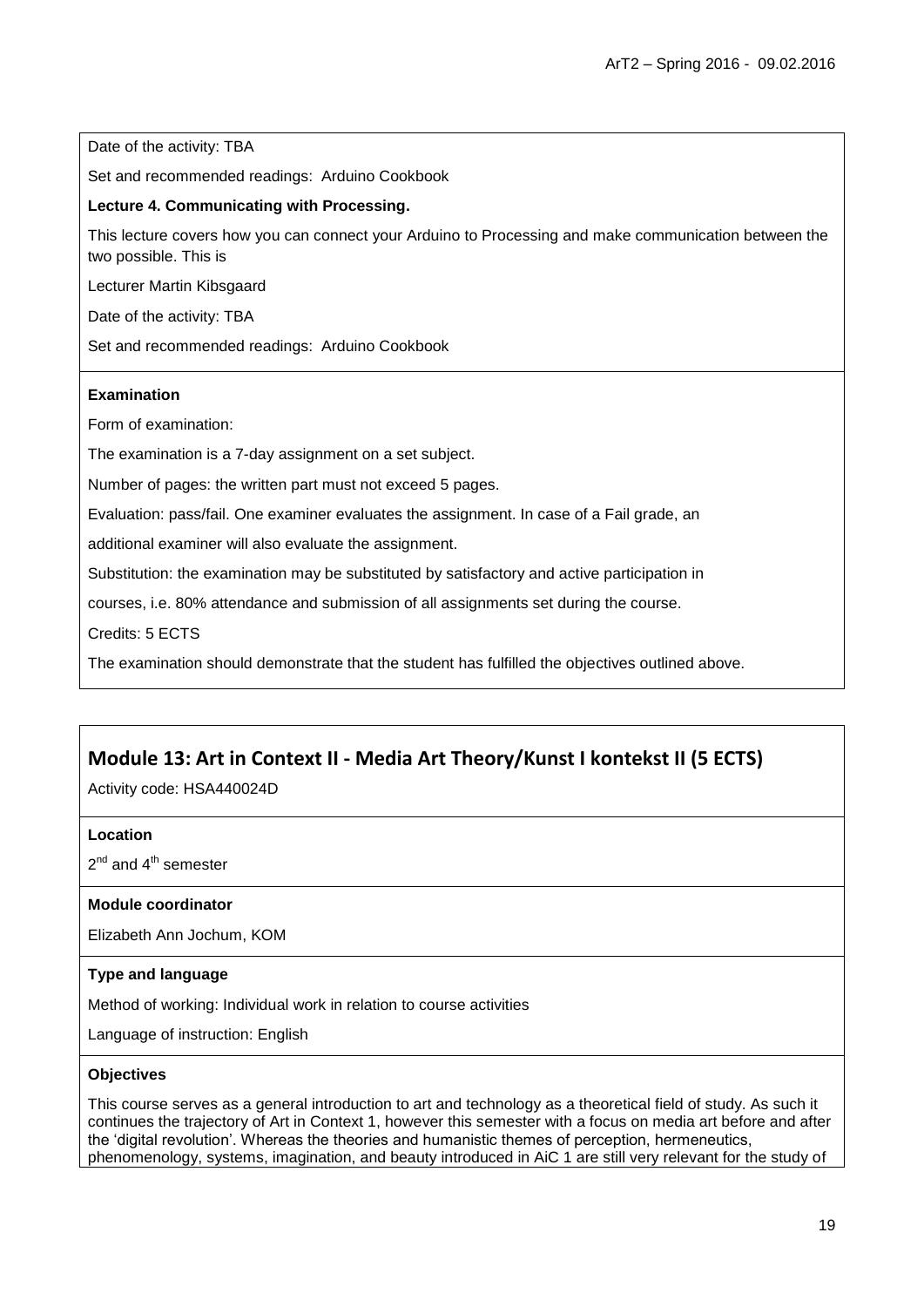art they tend to be challenged and criticized when technology, science and media enters the scene. From this, different theoretical and artistic practices emerge that not only circulate ideas about technology, science and media into critical thinking but also take up new paths of investigations and methods.

The course is structured around eight interconnected lectures focused on giving the students an introduction to different seminal theories, practices and ideas accompanying the still more intensive relationship between art, technology, media and science in the 20<sup>th</sup> and 21<sup>st</sup> Century – in short, here, termed Media Art.

#### **Learning objectives:**

During this module, students should acquire:

#### Basic **knowledge** about

- media art theories and concepts with special focus on cross-disciplinarity and synergy between art and media technology
- various methods of analysis of media art product and projects in regard to their cultural, personal, aesthetic and epistemological significance
- audience and user concepts of media art and the related behavioral and aesthetic preferences

#### **Skills** in

- using and applying basic theories and methods in regard to analyses of media art works
- describing artistic challenges and aesthetic formats of media art
- identifying target groups and their behavior and aesthetic preferences in relation to experience potentials of media art works

#### **Competencies** in

- applying theories and methodologies of media art
- analyzing and discussing media art works as cultural and aesthetic phenomena
- applying knowledge about user groups and user behavior in analysis and concept design of media art works

#### **Academic content and conjunction with other modules/semesters**

Module contents: The module Art in Context II examines media art works and their cultural, aesthetic, social, and technological positions in the  $20<sup>th</sup>$  and  $21<sup>st</sup>$  centuries. Students learn about relevant theoretical perspectives on media art. They learn to apply those theories in analysis of media art works. They will also investigate varying audience and user concepts of different instantiations of media art.

The module will consist of lectures, workshops and seminars.

#### **Scope and expected performance**

The expected scope of the module in terms of ECTS load. This comprises number of teaching hours, exercises, preparation time, travel activity (if applicable) etc.

#### **Participants**

ArT2 and ArT4.

#### **Prerequisites for participation**

#### **Courses:**

In connection with the module, courses may be offered within the following area: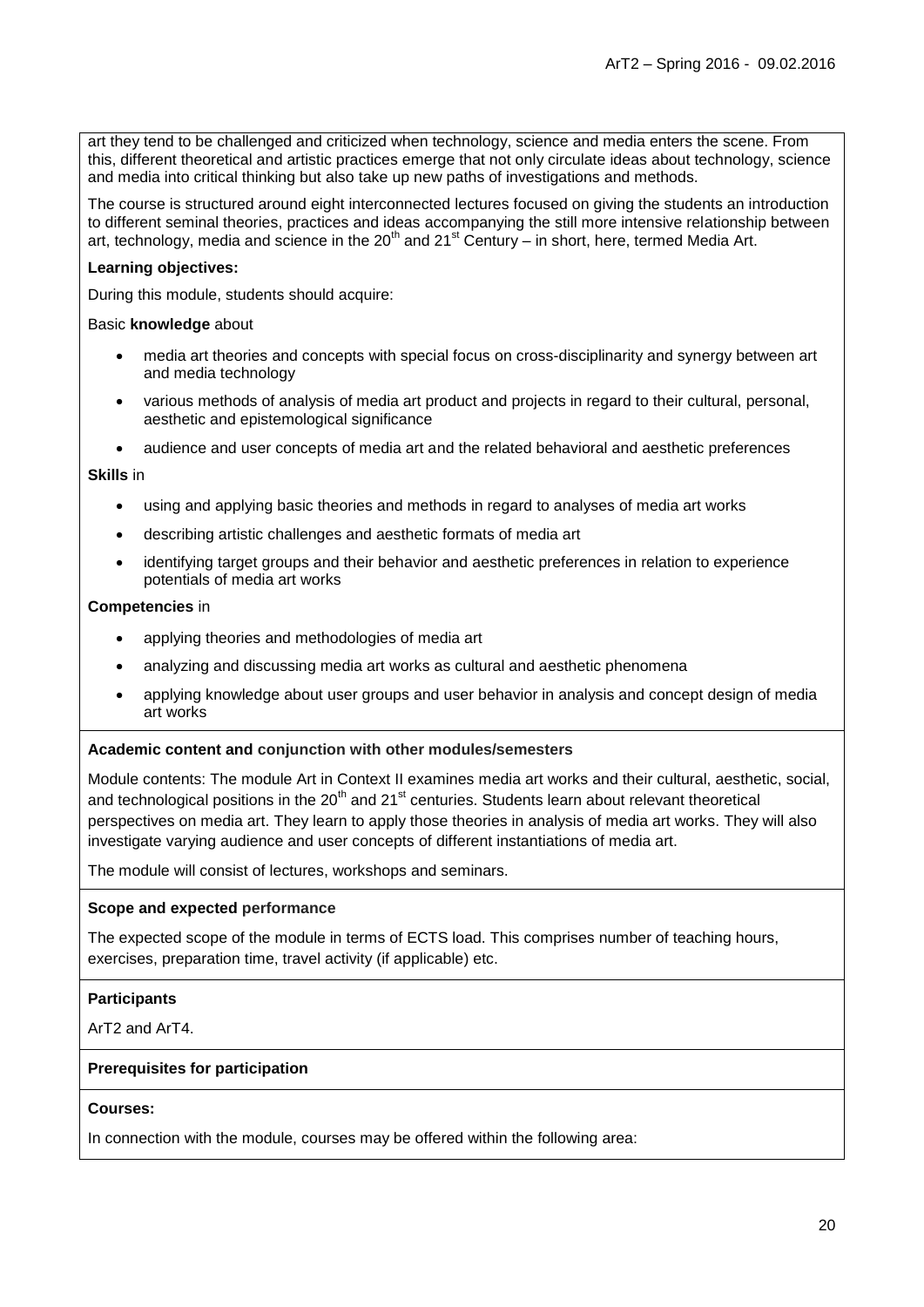#### • Media Art Theory & Analysis

#### **Required Texts:**

The New Media Reader (2003) Ed. Noah Wardrip-Fruin, Nick Montfort MIT Press

Other readings from Between the Humanities and the Digital (2015) Ed. Patrik Svensson and David Theo Goldberg. MIT Press

#### **Recommended:**

Remediation by Jay Bolter and Richard Grusin (1999) MIT Press (pdf)

\*Entangled by Chris Salter (2010) MIT Press

\* available at FACTUM bookstore on Strandvejen

#### **Lesson 1. Foundations of Media Art Theory.**

Lecturer: Elizabeth Jochum

March 29 10:15-12

Content<sup>::</sup>

What is media art theory? This course will give the student and overview of the most important theories within the expanding field of media art. In this introductory lecture some basic concepts and theoretical problems in the media art field that also resonate in Walter Benjamin"s seminal text about art in the age of technological reproduction: Authenticity, the subject of technology, and mediated (social) experience. And within this overall new direction of the modern culture, the lecture will also be looking at what aesthetic paradigms are at play in media art.

**Assignments:** In-course assignments

#### **Required Readings**:

"The Work of Art in age of Mechanical Reproduction" (Walter Benjamin) (pdf)

"The Work of Art in the Age of Digital Reproduction (Douglas Davis) (pdf)

#### **Lesson 2. The Global Village: electronic interdependence, communication technologies, and social organisation.**

Lecturer: Elizabeth Jochum

March  $29^{th}$  13:15-15

Content:Marshall McLuhan described the shift from book-culture to electronic media, and his theories are the foundations of media art theory that seek to describe the transition from analog to digital media, and the impact of this transition on the art world, culture, and society at large. In particular, McLuhan articulates how digital media have transformed relationships and social organisations in culture and society. Building on the students" prior familiarity with McLuhan (the movement from age of typography to the age of television), we look at the personal sand social consequences of new media and technological tools, investigating McLuhan's assertion that "the clearest way to see through a culture is to attend to its tools for conversation."

**Assignments:** In-course assignments

#### **Required Readings**:

The Medium is the Message (excerpt) (pdf)

The Global Village: Transformations in World Life and Media in the 21st Century (1989)

#### **Lesson 3. Contemporary Media Theory.**

Lecturer: Elizabeth Jochum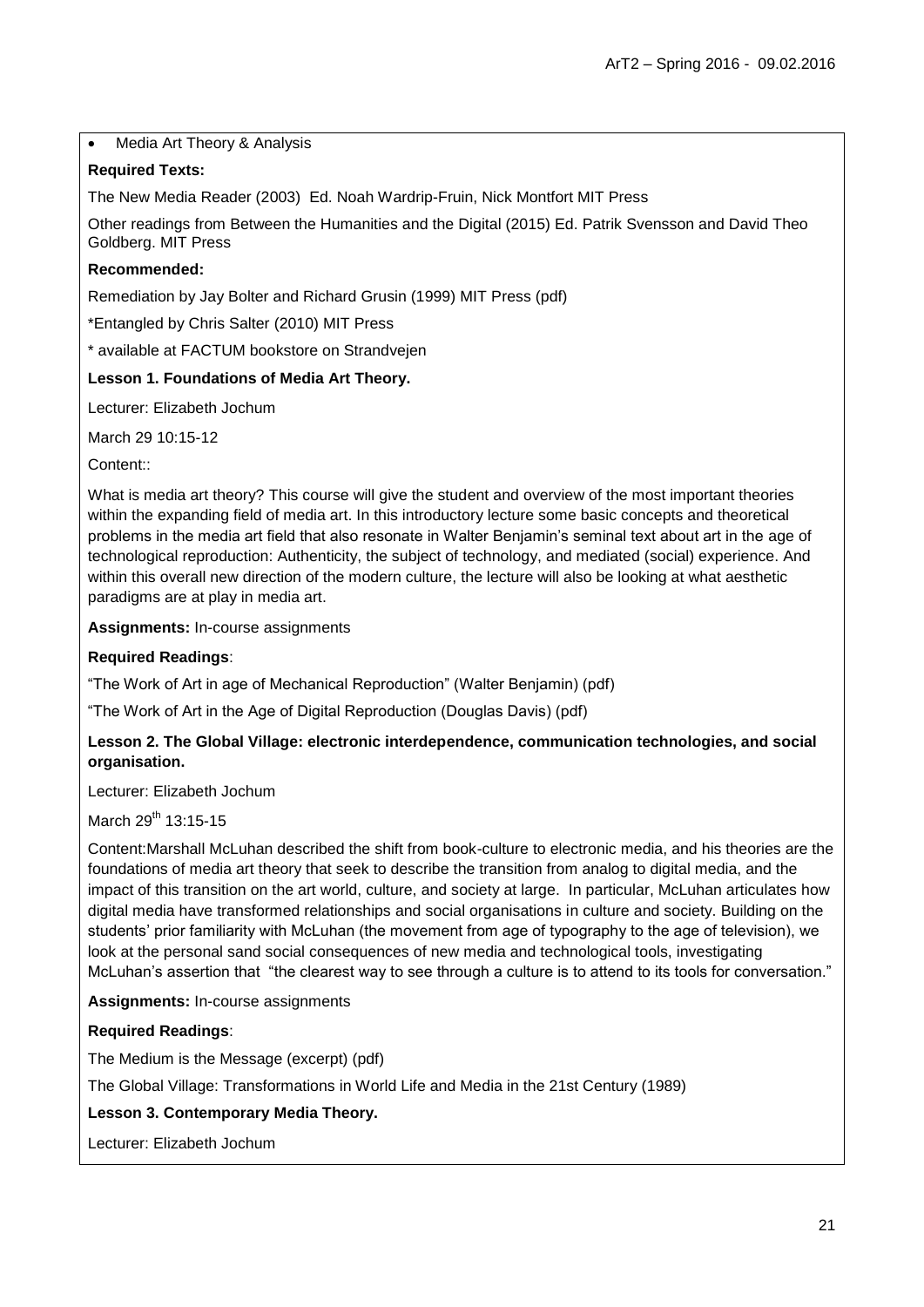#### March 30 10:15-12

Content:New media technologies are central to contemporary social life, and emergent technologies and media are being developed for a generation that has grown up with the Internet and accelerated development of electronic technologies. Just as television was a mobilizing force,

**Assignments:** In-course assignments

#### **Required Readings**:

Constituents of a Theory of the Media (Hans Magnus Ensensberger) (pdf)

The Technology and the Society (Raymond Williams) (pdf)

#### Lesson 4: Mapping Media Theory and Discourse: From Television to Web 2,0 and the Internet of **Things.**

#### **March 30 13:15-15**

Lecturer: Elizabeth Jochum

Content:An introduction to the concept, practice, theory, condition and (short) genealogy of New Media Art with a focus on Lev Manovich"s The Language of New Media (1999) and the Internet of Things. We focus on issues of data, connectivity, and user generated content in media art theory.

**Assignments**: Mapping Media Theory and Discourse**,** Student presentations

#### **Required Reading**:

Lev Manovich (1999), The Language of New Media, MIT Press. Pp.43-75 (pdf)

Sue Halpern (2014) "The Creepy New Wave of the Internet" (New York Review of Books)

<http://www.nybooks.com/articles/2014/11/20/creepy-new-wave-internet/>

#### **Lesson 5. Responsive and Interactive Environments.**

Lecturer: Elizabeth Jochum

April 1 10:15-12

Content: The concept of interaction in media art has developed beyond a purely technological paradigm. What are the principles of interaction and interactive art? How do these principles manifest in public art and public spaces? This lesson looks at the history of interactive art with a focus on first and second generations responsive environments, systems aesthetics, and performative interfaces and spaces created by media artists. Generated by the concept and devices, inter

**Assignments:** In class presentations

#### **Required Readings**:

Responsive Environments by Myron W. Kruger (pdf)

Entangled by Chris Salter Ch. 8 "Interaction" (pdf)

#### **Lesson 6: Sound, Interaction and Culture.**

Lecturer: Elizabeth Jochum

April 1 13:15-15h

Content: This lecture introduces the principles of sound art, sonic environments and electroacoustic composition. The emphasis is on elucidating the underlying themes and theories of the new sound art, and how these art works interface with topics of interaction, culture, and media art theory.

**Assignments:** In class presentations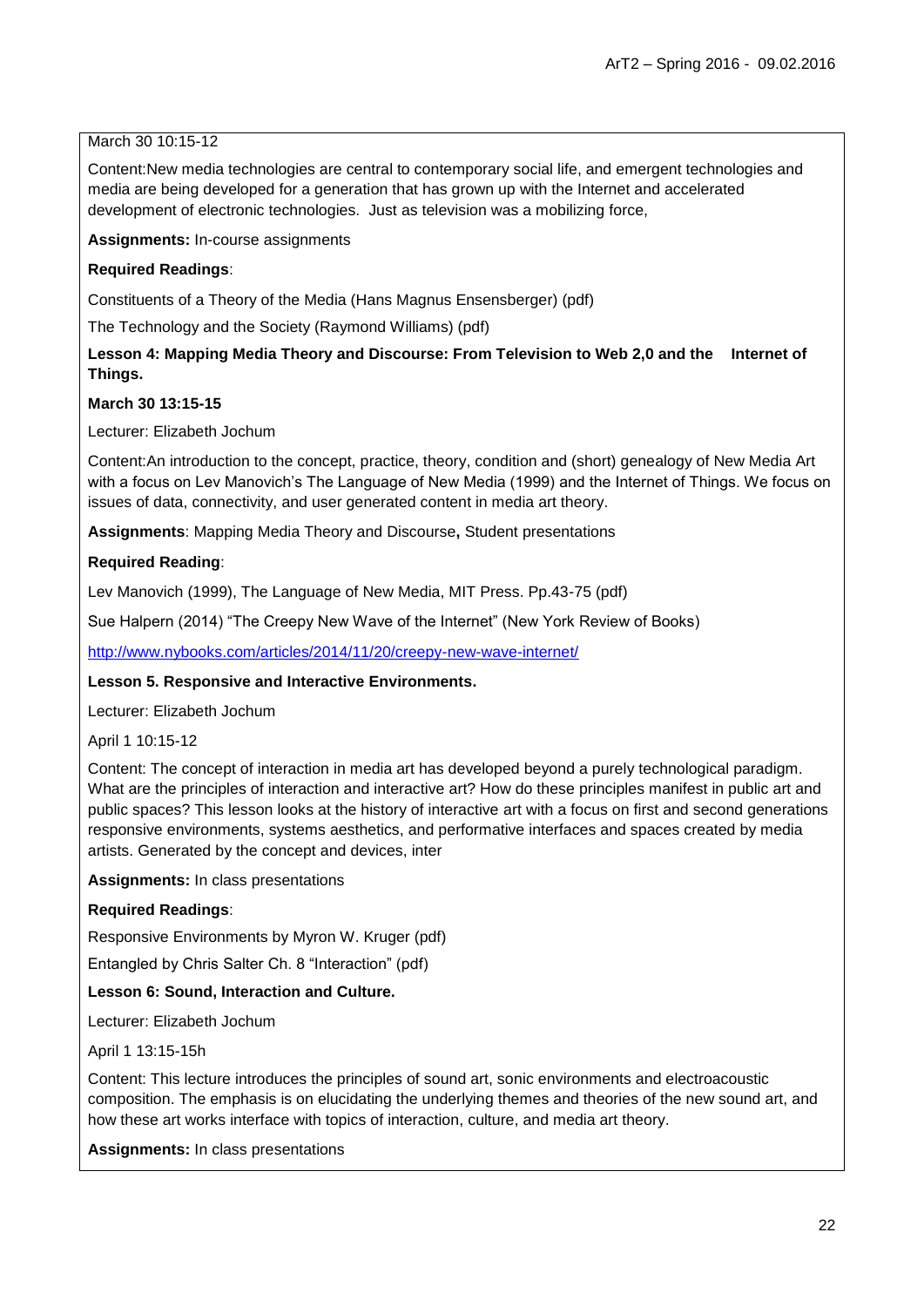#### **Required Reading:**

Schafer, R. M. (1994). The soundscape: Our sonic environment and the tuning of the world. Rochester Vt: Destiny Books.

Harris, Yolande (2015) "Scorescapes: On sound, environment and Sonic Consciousness" (Leonardo) (pdf)

#### **Suggested Reading:**

Crossing Listening Paths. 2011. Soundscape: The Journal of Acoustic

Ecology 11 (1). http://wfae.proscenia.net/journal/scape\_16.pdf.

Truax, B. (2001). Acoustic communication 2nd ed. Westport, Conn: Ablex.

World soundscape project. n.d. Retrieved December 8, 2014, from

<http://www.sfu.ca/~truax/wsp.html>

Voegelin, S. 2013. Sonic Possible Worlds. In Leonardo Music Journal

(Special Issue on Sound Art). http://salomevoegelin.net/public\_html/salomevoegelin.net/sonic\_possible\_world.html

#### **Lesson 7. Interactive Media, Culture and Society.**

Lecturer: Elizabeth Jochum

April 4 10:15-12

Content: Interactive technologies used in art contexts and public environments raise critical questions about what constitutes meaningful aesthetic experiences. Locative media transform notions of space, place and performance, asking us to rethink the relationships between art objects, society, culture, and makers. This lesson looks at contemporary examples of art works and development on media art theory in light it locative media and computer-based interactive art in public spaces.

**Assignments**: In-class student presentations

#### **Required Readings**:

"Meaningful Engagement: Computer-Based Interactive Media Art in Public Space by Jiun-Jhy Her and Jim Hamlyn (pdf)

"Locating the Mobile and the Social" A preliminary discussion of Camera Phones and locative media by Larissa Hjorth (pdf)

#### **Recommended reading:**

Min Chen, Shiwen Mao, Yunhao Liu (2014) Big Data: A Survey , Mobile Networks and Applications, 19(2), pp 171-209

[Ambient interaction and situational influence: case studies in public sites](http://sfx.aub.aau.dk/sfxaub?frbrVersion=3&ctx_ver=Z39.88-2004&ctx_enc=info:ofi/enc:UTF-8&ctx_tim=2016-01-07T10%253A02%253A23IST&url_ver=Z39.88-2004&url_ctx_fmt=info:ofi/fmt:kev:mtx:ctx&rfr_id=info:sid/primo.exlibrisgroup.com:primo3-Article-tayfranc&rft_val_fmt=info:ofi/fmt:kev:mtx:journal&rft.genre=article&rft.atitle=Ambient%20interaction%20and%20situational%20influence:%20case%20studies%20in%20public%20sites&rft.jtitle=Digital%20Creativity&rft.btitle=&rft.aulast=Her&rft.auinit=J&rft.auinit1=J&rft.auinitm=&rft)

Her, Jiun-Jhy ; Hamlyn, Jim. Digital Creativity, 16 June 2015, p.1-18 (pdf)

#### **Lesson 8. Media Art in Context: Imran Qureshi.**

Lecturer: Elizabeth Jochum

April 4 13:15-15

**Assignments**: In-class student presentations

Content: Imran Qureshi is a Pakistani artist from Lahore, Pakistan who works across a variety of media. He has participated in many exhibitions worldwide and in 2013 he named the Deutsche Bank's "Artist of the Year." Renowned for his rooftop installation of 2013 at the Metropolitan Museum of Art in New York, Qureshi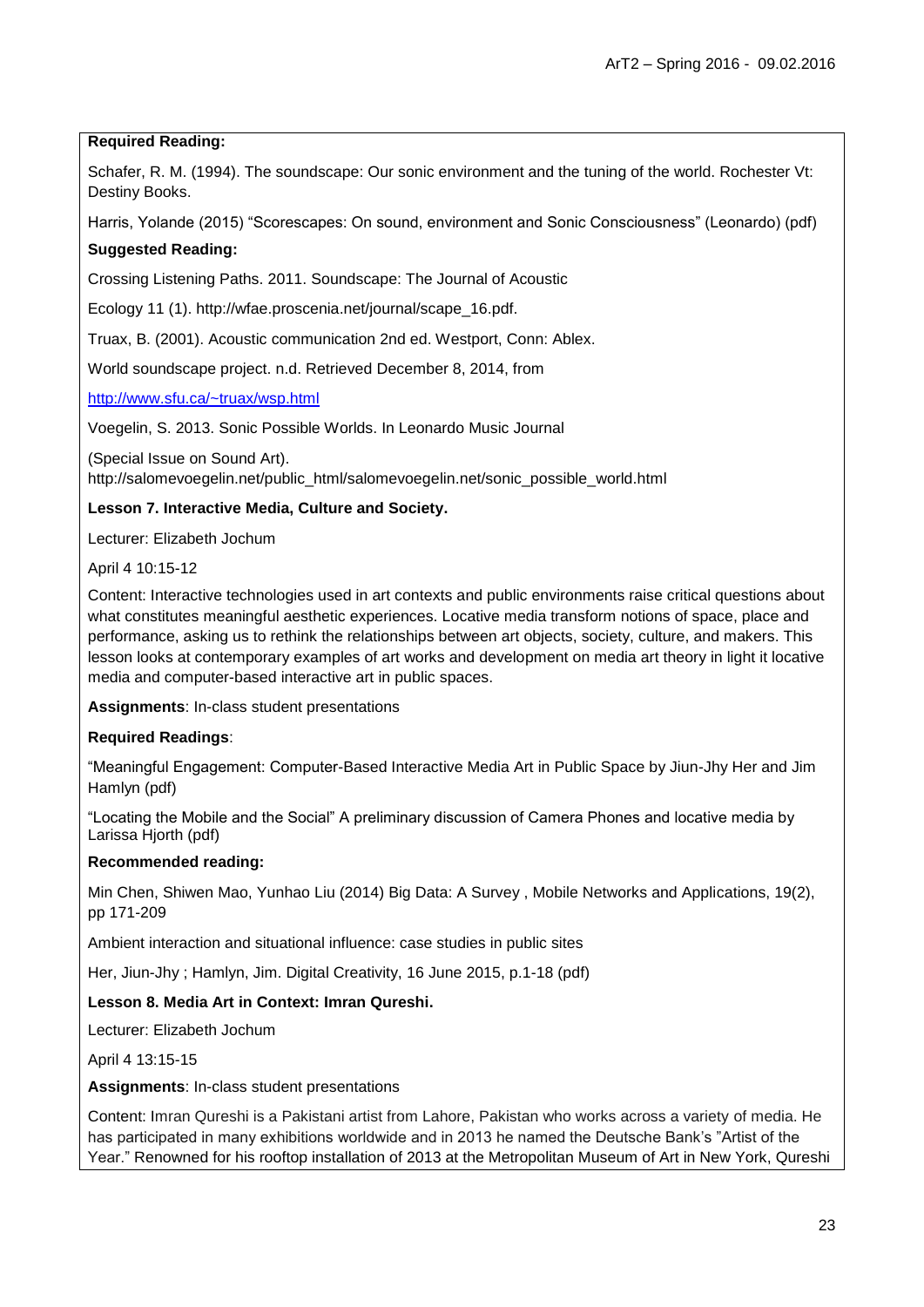also participated in the Nuit Blanche in Paris in 2014 with an installation at the Bibliothèque Sainte-Geneviève and on the Quai d"Austerlitz. He participated in the 2013 Venice Biennale in the main show, The Encyclopedic Palace, and his work was shown at the 56th Venice Biennale in The Great Game held in the Iranian Pavilion. In 2016 he has an exhibition at the Barbican in London and will have a show for the reopening of the new exhibition space at Kunsten in Aalborg. Qureshi is represented in the permanent collections of The Metropolitan Museum of Art, New York and the Victoria & Albert Museum, London. Qureshi"s approach combines the motifs, symbolism, and ornamental techniques of Mughal miniature painting with contemporary conceptual approaches. He works in a variety of mediums, including printed monographs, paintings, works on paper, and video.

#### **Required Readings**:

Imran Qureshi: Idea of Landscape

<http://images.dawn.com/news/1174072>

Interview with Imran Qureashi (Apollo)

<http://www.apollo-magazine.com/imran-qureshi-november-apollo/>

**Required Viewing**:

<https://www.youtube.com/watch?v=8aoEfZruLO0>

<https://www.youtube.com/watch?v=PT1j0fURp8o>

<http://www.ok-rm.co.uk/project/side-by-side>

**REQUIRED FIELD TRIP**: Wednesday April 6 from 15h-16:30

Public talk with curator of "Traces of Blood" Dr. Virginia Whiles and attendance at exhibition at Kunsten

#### **IN-CLASS ASSIGNMENTS:**

Groups of 4 students (max)

Students groups will present an artwork, chosen from a list or database presented in class, in the context of one of the essays/course readings. All works will be chosen at the end of the Lesson 2, to ensure that no artist or work is covered twice. Students may choose to work in groups across-semesters.

The focus of these presentations should NOT be the artwork, but rather the course

LITERATURE/READINGS and the principles of media art theory. The art work should only serve as an EXAMPLE that illustrates the issues, themes, and concepts articulated in the theory or essay. Presentation may include some biographical material on the author, but this should not be the emphasis of the presentation.

**Presentation**: 3 slides (max) (video/sound clips limited to 1 minute), 10 minutes total for presentation. Each group must deliver a 1-page hand-out for the class. I will demonstrate what a hand-out and presentation should look like on Lesson 1.

#### **Examination**

The module Art in Context 2 includes a one week writing period from outstet of examination question(s). See study guide for further detail!

#### **Examination 13**

An internal written examination in **Module 13: "Art in Context II – Media Art Theory"**

Form of examination: c)

The examination is a 7-day assignment on a set subject. The examiner and an additional internal examiner according to 7-point scale evaluate the assignment.